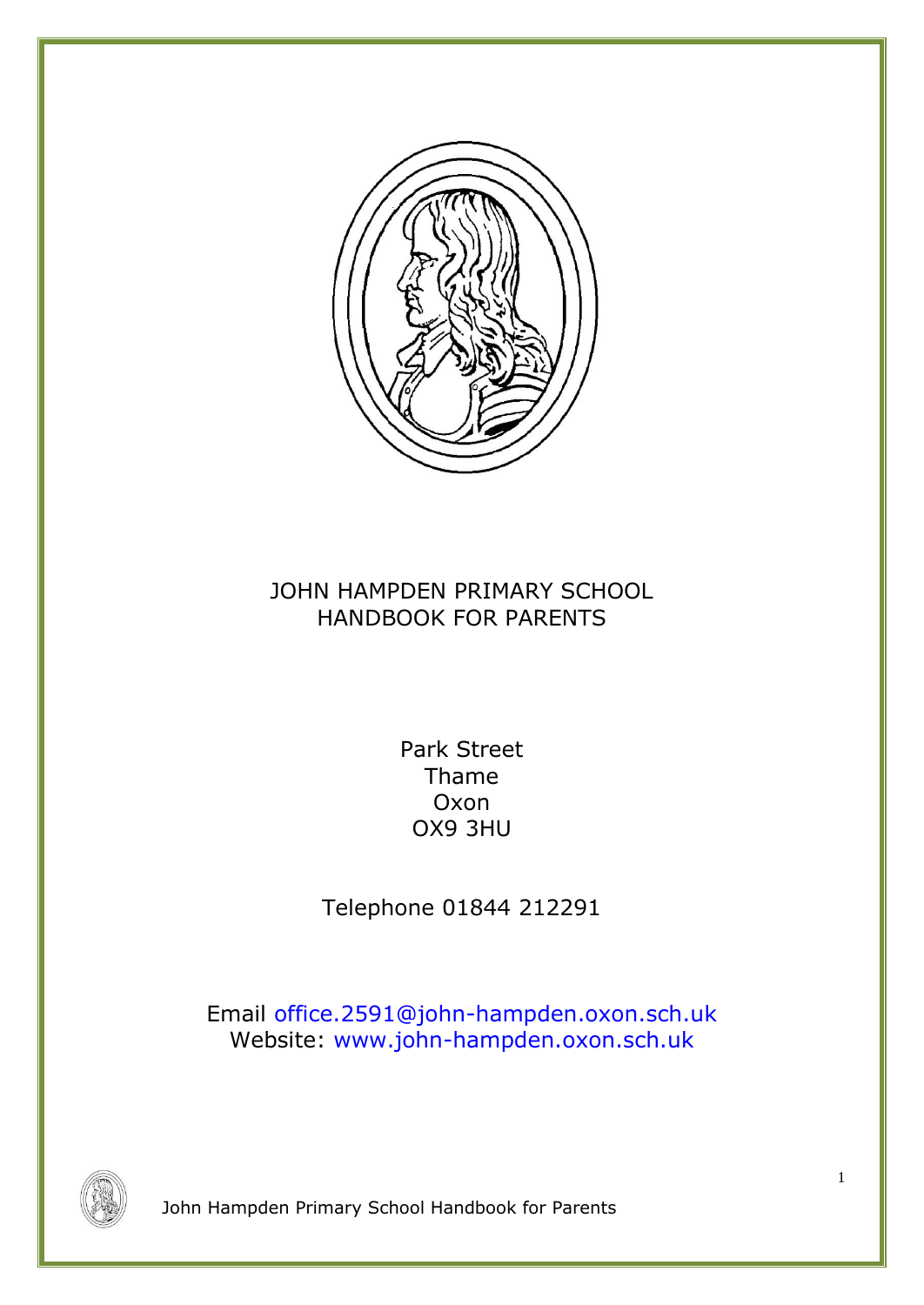# **JOHN HAMPDEN PRIMARY SCHOOL HANDBOOK FOR PARENTS 2018/2019**

| <b>Section</b> | <b>Contents</b><br><u>Page</u>                                                                                                                                                                                                                                                                                                                |
|----------------|-----------------------------------------------------------------------------------------------------------------------------------------------------------------------------------------------------------------------------------------------------------------------------------------------------------------------------------------------|
| 1.             |                                                                                                                                                                                                                                                                                                                                               |
| 2.             |                                                                                                                                                                                                                                                                                                                                               |
| 3.             |                                                                                                                                                                                                                                                                                                                                               |
| 4.             | John Hampden and Tetsworth Schools' Federation 6                                                                                                                                                                                                                                                                                              |
| 5.             |                                                                                                                                                                                                                                                                                                                                               |
| 6.             |                                                                                                                                                                                                                                                                                                                                               |
| 7.             |                                                                                                                                                                                                                                                                                                                                               |
| 8.<br>9.       | The Daily Routine - Nursery<br>Before School - Reception-Year 6<br>During the Day - Reception-Year 6<br>Lunchtimes and Dolce School Dinners<br><b>Assemblies</b><br>Collecting your child<br>Wraparound Care - EnergyKidz<br>Early Years Foundation Stage<br>Key Stages 1 and 2<br>Assessment<br><b>Special Educational Needs</b><br>Homework |
| 10.            | Sport and Leisure<br>Swimming<br><b>Music</b>                                                                                                                                                                                                                                                                                                 |
|                |                                                                                                                                                                                                                                                                                                                                               |
| 11.            |                                                                                                                                                                                                                                                                                                                                               |
| 12.            | Parentmail<br>Transport                                                                                                                                                                                                                                                                                                                       |

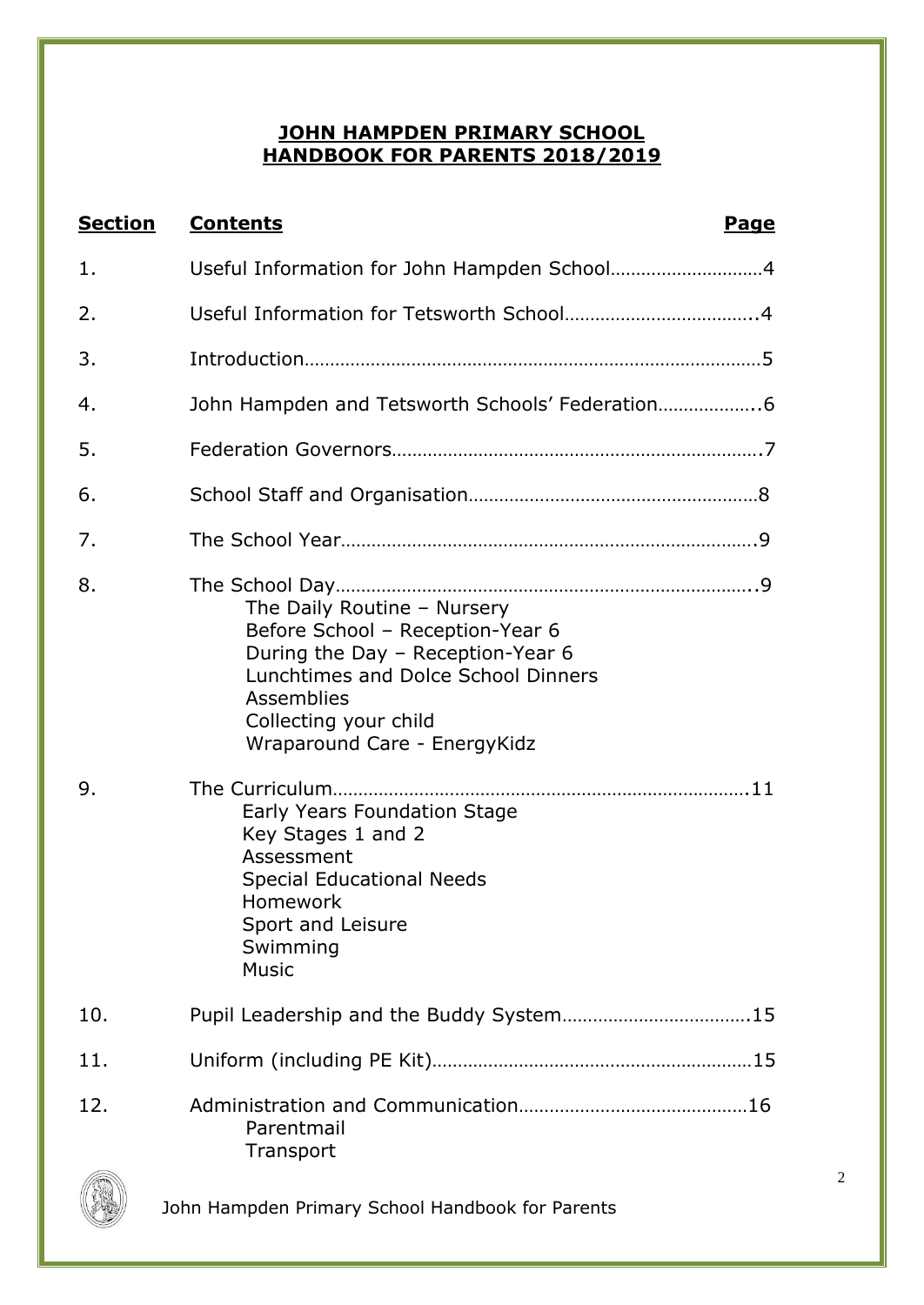|     | Attendance<br>Holidays<br>Absence<br>Lateness<br>Communication<br>Contact numbers<br>Parent/Teacher meetings                                                                               |  |
|-----|--------------------------------------------------------------------------------------------------------------------------------------------------------------------------------------------|--|
| 13. | Health and Safety and Illness at school18<br>Security<br>Fire drill<br>First aid<br>Illness at school<br>Asthmatic children<br>Medicines at school<br><b>School Nurse</b><br>Lost Property |  |
| 14. |                                                                                                                                                                                            |  |
| 15. |                                                                                                                                                                                            |  |
| 16. | Classroom and school curriculum activities<br>Tell us your skills<br><b>PTFA</b>                                                                                                           |  |
| 17. |                                                                                                                                                                                            |  |
| 18. |                                                                                                                                                                                            |  |

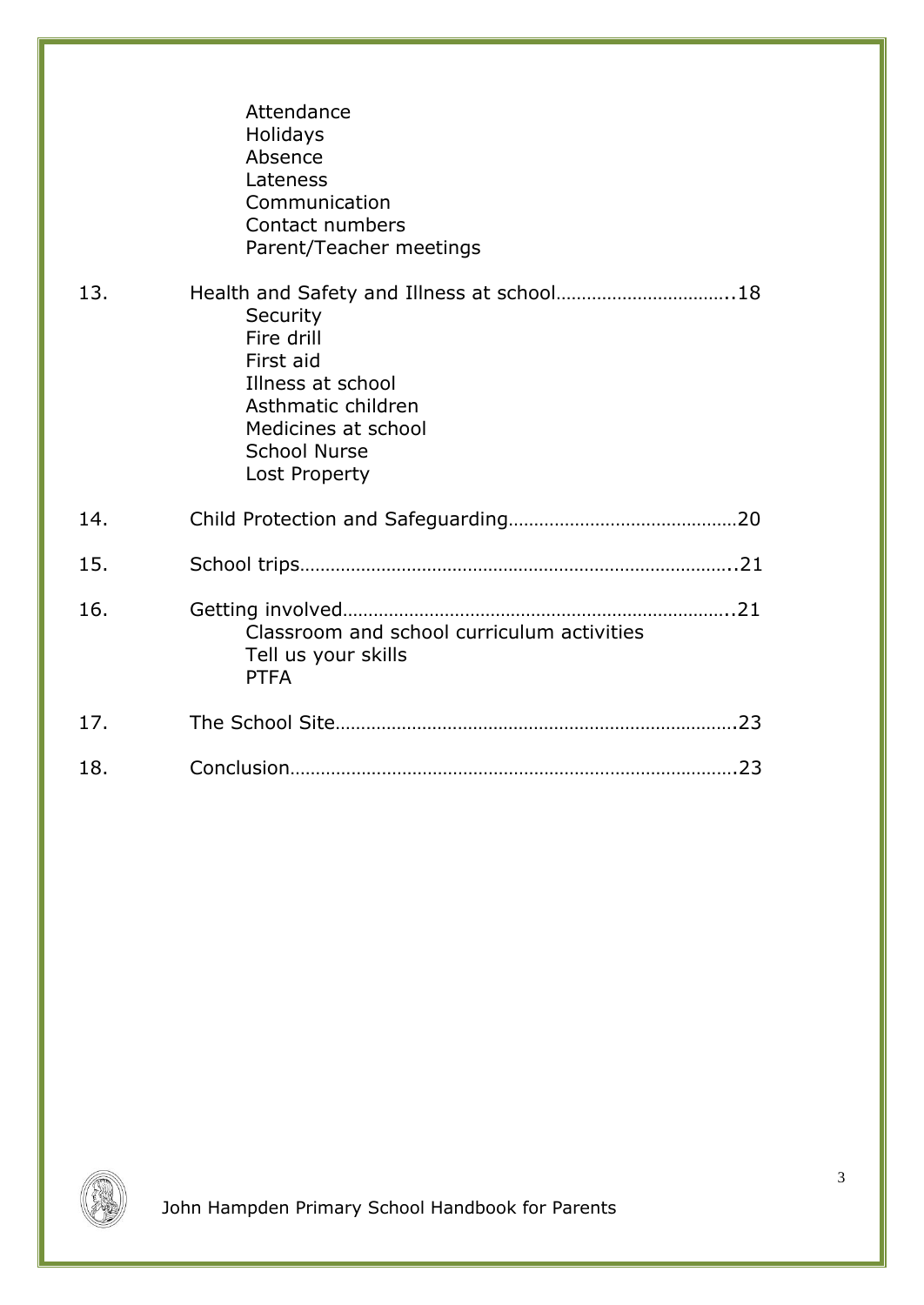# **1.Useful Information for John Hampden Primary School**

| <b>Name and address</b>       | John Hampden Primary School                          |  |  |
|-------------------------------|------------------------------------------------------|--|--|
|                               | <b>Park Street</b>                                   |  |  |
|                               | Thame                                                |  |  |
|                               | Oxfordshire OX9 3HU                                  |  |  |
| <b>Telephone Number</b>       | 01844 212291                                         |  |  |
| <b>Head teacher</b>           | Mr. Paul Hankey                                      |  |  |
| <b>Deputy Head teacher</b>    | Mrs. Laura Craig                                     |  |  |
| <b>Senior Leadership Team</b> | Mrs. Amy Begley (Early Years Coordinator), Mrs. Luci |  |  |
|                               | Watson (SENCO), Mrs. Sarah Spencer (KS1              |  |  |
|                               | Coordinator)                                         |  |  |
| <b>Chair of Governors</b>     | Mr. Chris Bradford                                   |  |  |
| <b>School administrators</b>  |                                                      |  |  |
|                               | Mrs. Christine Smith                                 |  |  |
|                               | Mrs. Corinna Hutchins                                |  |  |
| <b>Bursar</b>                 | Mrs. Sali Fox                                        |  |  |
| <b>School times</b>           | 8.45am-3.10pm (Reception-year 6)                     |  |  |
|                               | 8.45am-3pm (Nursery Mon, Tues, Thur, Fri)            |  |  |
|                               | $9-11.45$ am/12 - 3pm                                |  |  |
| <b>Office hours</b>           | 8am-4pm                                              |  |  |
| <b>Local Authority</b>        | Oxfordshire County Council                           |  |  |
|                               | <b>County Hall</b>                                   |  |  |
|                               | Oxford OX1 1NA                                       |  |  |
|                               |                                                      |  |  |
|                               |                                                      |  |  |

| 2. Useful Information for Tetsworth Primary School |                                            |
|----------------------------------------------------|--------------------------------------------|
| <b>Name and address</b>                            | <b>Tetsworth Primary School</b>            |
|                                                    | 15 High Street                             |
|                                                    | Tetsworth                                  |
|                                                    | Oxfordshire OX9 7AB                        |
| <b>Telephone Number</b>                            | 01844 281328                               |
| <b>Executive Head teacher</b>                      | Mr. Paul Hankey                            |
| <b>Head of Teaching and</b>                        | Mrs. Alison Charlton                       |
| Learning                                           |                                            |
| <b>Chair of Governors</b>                          | Mr. Chris Bradford                         |
| <b>School administrator</b>                        | Mrs. Kay Denham                            |
| and bursar                                         |                                            |
| <b>School times</b>                                | 8.45am-3.10pm (Reception-year 6)           |
|                                                    | 8.30am-11.30am (Morning nursery session)   |
|                                                    | 11.30am-12.30pm (Nursery lunch<br>club)    |
|                                                    | 12.30pm-3.30pm (Afternoon nursery session) |
| <b>Office hours</b>                                | 8.30am-4pm                                 |
| <b>Local Authority</b>                             | <b>Oxfordshire County Council</b>          |
|                                                    | <b>County Hall</b>                         |
|                                                    | Oxford OX1 1NA                             |

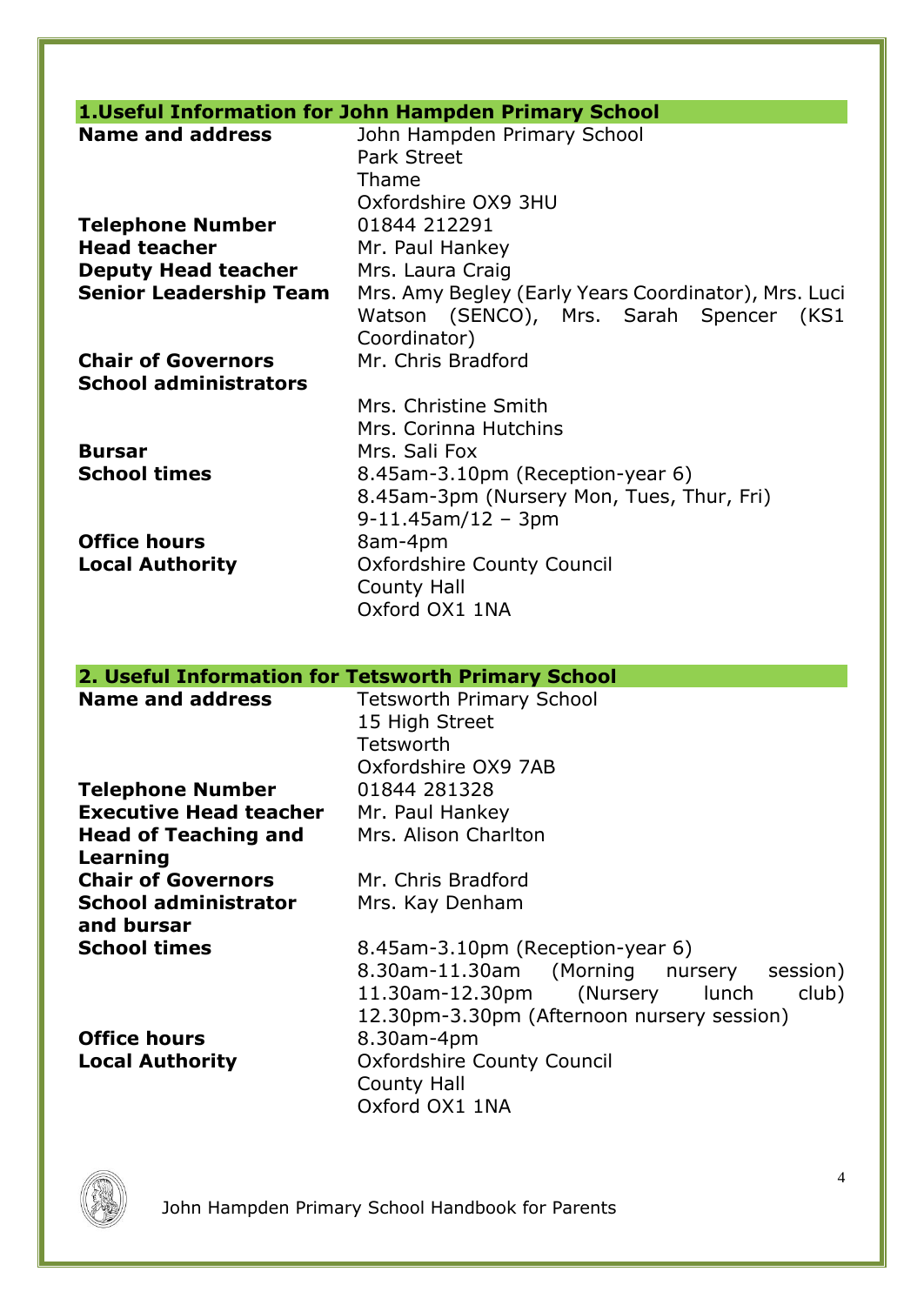### **3. Introduction**

Welcome to John Hampden Primary School. We are maintained by Oxfordshire Education Authority and governed by a federated Governing Body.

John Hampden is a friendly and caring school that is committed to excellence in learning. We aim to support children sympathetically and encourage positive attitudes to learning, school and life. We believe that the higher the expectations we have of the children, the greater their achievement will be.

It is our intention that, working closely with parents, we will enable all children to develop their full potential and to acquire knowledge understanding and skills in a wide variety of subjects and activities.

We are part of the Thame Partnership Networked Learning Community and are developing new opportunities for collaborative learning and professional development between our schools.

This handbook is for families with children at John Hampden Primary, and for parents who are considering enrolment at our school. It is intended to provide parents with details about day to day life at our school, and information about policies and procedures.

We hope that this document will provide you with what you need to know about life at our school. If you have any further questions please do not hesitate to get in touch.

Paul Hankey **Head teacher**

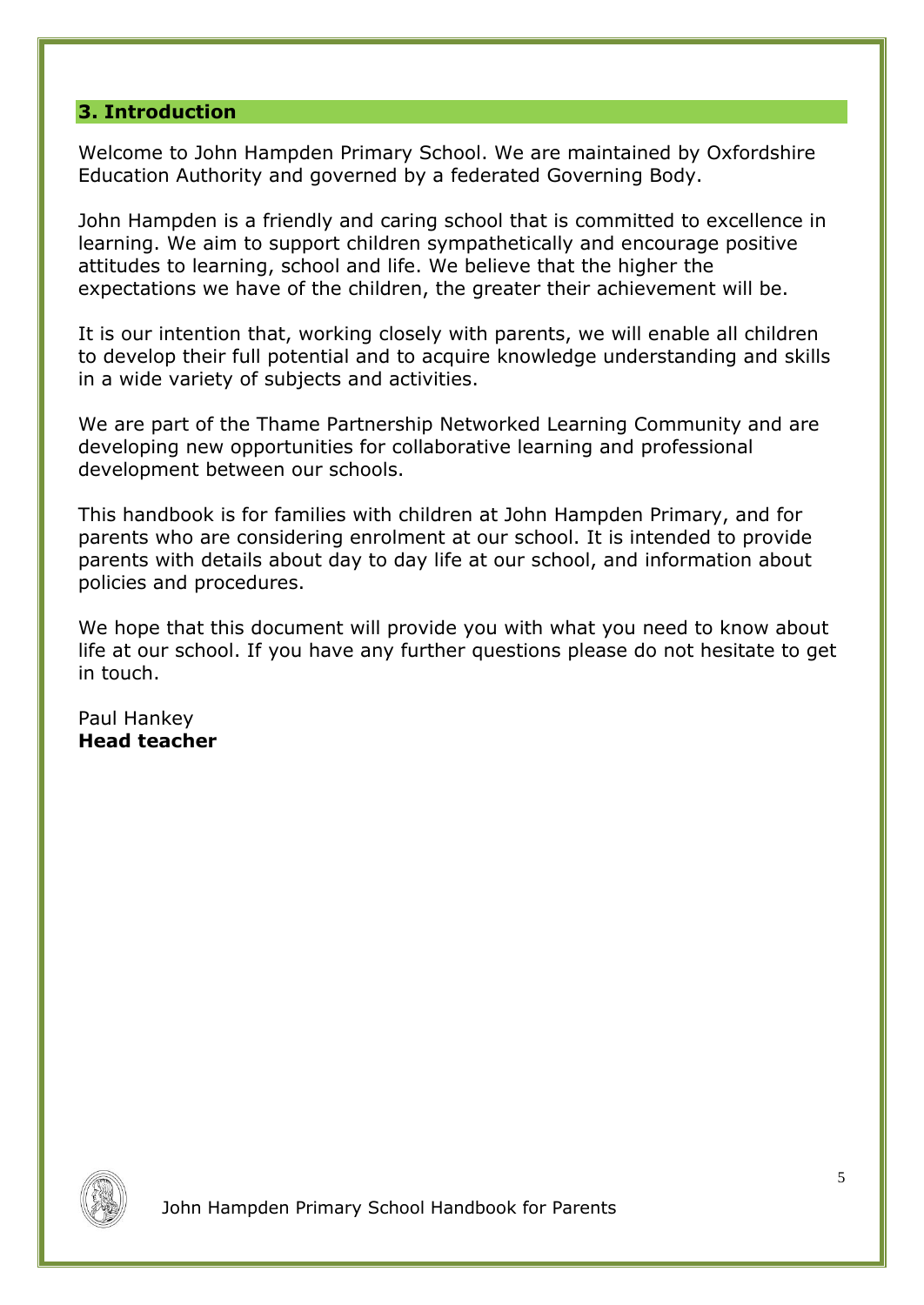### **4. The Federation**

#### **In September 2009, after a period of consultation, a Federation was formed between John Hampden Primary School & Tetsworth Primary School.**

Federations are groups of two or more schools with a **joint governing body**. Each of the schools retains their separate individual identity but their individual governing bodies are dissolved and a new joint instrument of governance establishes a single federated governing body in their place. All maintained schools may establish joint governing bodies. This arrangement is termed a 'hard' governance federation by the DfE because of the formal commitments that are established.

#### **Aspiration and Opportunity**

Our federated schools remain separate in funding terms and each have their own "head of teaching and learning". Mr Paul Hankey acts as the "executive head" across both schools as well as the "head of teaching and learning" for John Hampden Primary School – utilising his huge wealth of experience to promote the highest levels of education across the board. Mrs Alison Charlton is "head of teaching and learning" for Tetsworth. The governing body has become "one", allowing parents and staff from two schools to become governors and make strategic decisions that influence and help all the schools.

Our vision is for The Federation to offer an even better learning environment for pupils and students who attend John Hampden Schools and Tetsworth School, and for the local community who use the facilities and sites. Both John Hampden and Tetsworth have excellent facilities and both schools are well equipped for the educational challenges going forwards.

# **Our Federated Structure**



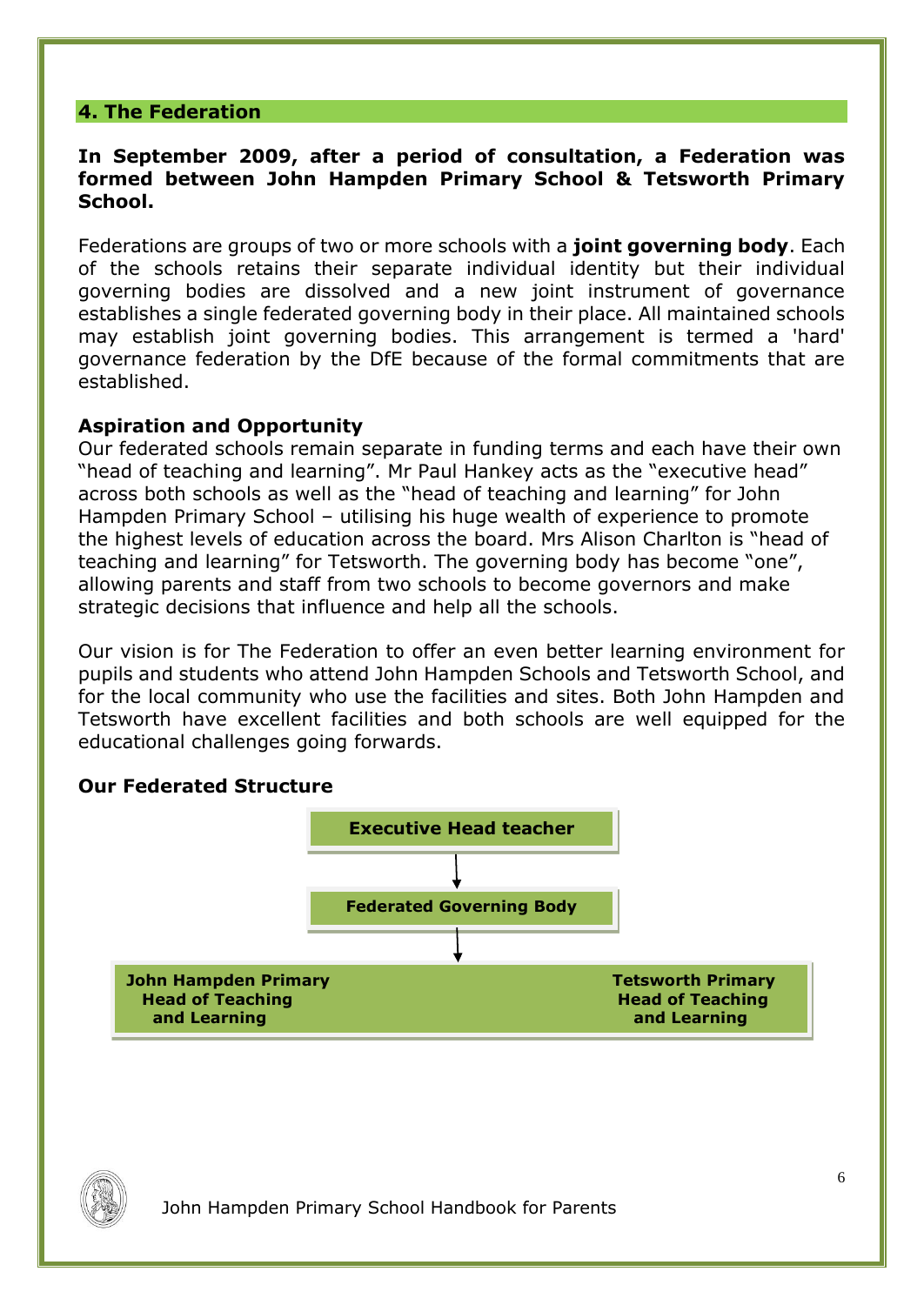| 5. John Hampden and Tetsworth Federated School Governors |                                     |                                                                      |                        |  |  |
|----------------------------------------------------------|-------------------------------------|----------------------------------------------------------------------|------------------------|--|--|
| <b>Name</b>                                              | <b>Type of</b><br>Governor          | <b>Committee</b>                                                     | <b>Contact via</b>     |  |  |
| Mr. Chris Bradford - Chair                               | Co-opted                            | Strategic Management,<br>Personnel                                   | John Hampden<br>office |  |  |
| Mr. Paul Hankey                                          | Head teacher                        | All                                                                  | John Hampden<br>office |  |  |
| Mr. Rachel Caseby - Vice Chair                           | Co-opted                            | Strategy &<br>Performance,<br>Performance<br>Management              | John Hampden<br>office |  |  |
| Mrs. Laura Craig                                         | <b>Staff</b>                        | Curriculum &<br>performance                                          | John Hampden<br>office |  |  |
| Mr. Rob Heime                                            | Parent                              | Finance, pay<br>committee, strategy &<br>performance                 | John Hampden<br>office |  |  |
| Mr. Richard James                                        | Parent                              | Pay committee, TPS<br>Extension                                      | Tetsworth office       |  |  |
| Mr. Adrian Cannon                                        | Local Authority                     | TPS Extension,<br>Curriculum &<br>performance, well-<br>being        | John Hampden<br>office |  |  |
| <b>Other Co-opted governors</b>                          |                                     |                                                                      |                        |  |  |
| Mrs. Rosy Bowling                                        | Co-opted                            | Curriculum &<br>performance, SEND                                    | John Hampden<br>office |  |  |
| Mrs. Beverley Fulton                                     | Co-opted                            | Curriculum &<br>performance,<br>Resources, Performance<br>management | Tetsworth office       |  |  |
| Mrs. Sian Stratton                                       | Co-opted                            | Curriculum                                                           | John Hampden<br>Office |  |  |
| Mrs. Alison Charlton                                     | Head of<br>Teaching and<br>Learning | Strategic Management,<br>Finance                                     | Tetsworth office       |  |  |
| Mrs. Sarah Bradford                                      | Associate<br>Governor               | Finance                                                              | John Hampden<br>Office |  |  |

Governors have a wide range of roles to play in within the school including:

- Setting the overall school budget
- Setting priorities for the School Improvement Plan
- Ensuring the National Curriculum is taught to all children
- Setting targets for pupil achievement
- Publishing national test results
- Ensure Health and Safety issues are addressed

Governors welcome ideas and comments from parents, guardians and children. We hold meetings during the year to keep parents up to date with developments in school.

If you would like to contact the Governing body you can do so via the school office. Or you can talk to one of the parent Governors directly.

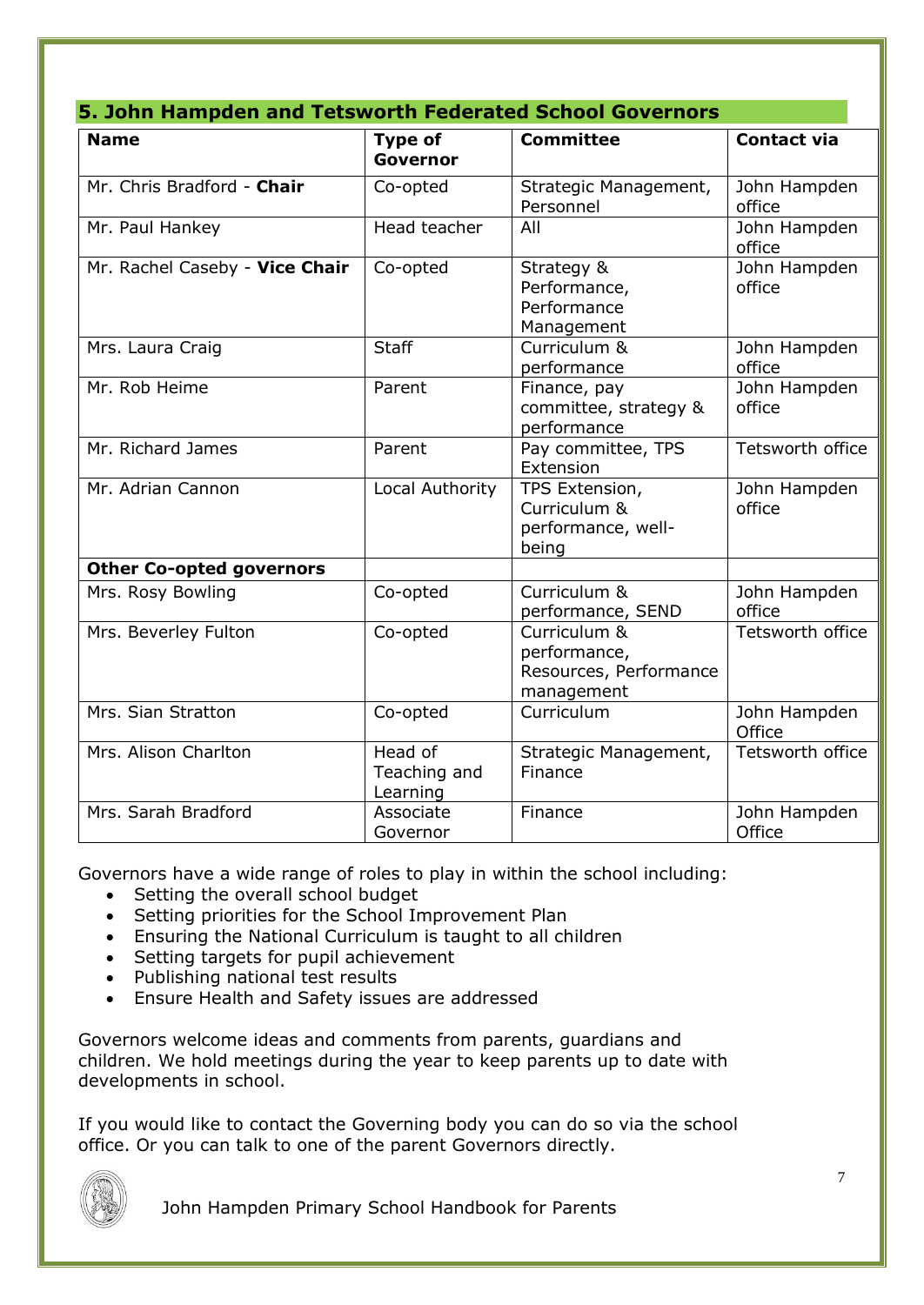| <b>6. School Staff and Organisation</b>              |                                                                           |                                                                                                                                                                                                                 |                                    |                                                                                   |  |
|------------------------------------------------------|---------------------------------------------------------------------------|-----------------------------------------------------------------------------------------------------------------------------------------------------------------------------------------------------------------|------------------------------------|-----------------------------------------------------------------------------------|--|
| <b>YEAR</b>                                          | <b>Teacher's names</b>                                                    |                                                                                                                                                                                                                 | <b>Class Code</b>                  | <b>Teaching Assistants</b>                                                        |  |
| <b>Nursery</b>                                       | Mrs. Chaplin-Stephens<br>Mrs. Kate Cathcart                               |                                                                                                                                                                                                                 | <b>OCEAN</b><br><b>SKY</b>         | Mrs. Rowan Hawthorne<br>Mrs. Lesley Whorton                                       |  |
| <b>Reception</b>                                     | Mrs. Amy Begley/Miss Rachel Butler<br>Mrs. Sarah Gillies/Mrs. Helen Davis |                                                                                                                                                                                                                 | PERIWINKLE<br><b>AQUA</b>          | Mrs. Michelle Little<br>Mrs. Dana Phillips<br>Mrs. Jen Bevis                      |  |
| 1                                                    | Mrs. Gina Haythorne<br>Mrs. Arnett                                        |                                                                                                                                                                                                                 | <b>AMBER</b><br><b>CORAL</b>       | Mrs. Laws<br>Mrs. Katy Eason<br>Mrs. Lennon<br>Miss. Randall                      |  |
| $\overline{\mathbf{2}}$                              | Miss Stephanie Burt<br>Mrs. Sarah Spencer                                 |                                                                                                                                                                                                                 | <b>FUCHSIA</b><br><b>ROSE</b>      | Mr. Justin Eyre<br>Mrs. Sarah Meier<br>Mrs. Jo Holopainen                         |  |
| $\mathbf{3}$                                         | Mrs. Sarah Newbrook/Mrs Warner<br>Mrs Perring/Mrs Warner                  |                                                                                                                                                                                                                 | <b>AMETHYST</b><br><b>MULBERRY</b> | Mrs. Laura Braybrook<br>Miss Emma Riley<br>Mr. Joley Field (trainee teacher)      |  |
| $\overline{\mathbf{4}}$                              | Mrs. Rachel Parry<br>Ms. Jackie Nichols                                   |                                                                                                                                                                                                                 | <b>SAPPHIRE</b><br><b>INDIGO</b>   | Mrs. Shirley Bowler<br>Mrs. Sarah Roberts                                         |  |
| 5                                                    | Mrs. Ferlin Thomas<br>Mrs. Ghislaine Wormald                              |                                                                                                                                                                                                                 | <b>EMERALD</b><br><b>FERN</b>      | Mrs. Michaela Bottomley<br>Mrs. Julie Smith<br>Mrs. Emma Baker<br>Mrs. Emma Hendy |  |
| 6                                                    | Mr. David Nutt<br>Mrs. Clare Field/Mrs. Melanie<br><b>Schleising</b>      |                                                                                                                                                                                                                 | <b>CRIMSON</b><br><b>RUBY</b>      | Mrs. Anneke Strawbridge<br>Mr. Oliver Borgnis                                     |  |
| <b>Music Teacher</b>                                 |                                                                           | Mr. Simon Markland                                                                                                                                                                                              |                                    |                                                                                   |  |
| <b>French Teacher</b><br><b>Peripatetic Teachers</b> |                                                                           | Mrs. Laura McRonald<br>Lisa Paterson (Violin), Lorna Waters (Woodwind), Phil Heard (Drum),<br>Caroline McMaster (Piano), Ed Cusick (Guitar)                                                                     |                                    |                                                                                   |  |
| <b>SEND and Inclusion Lead</b>                       |                                                                           | Mrs. Luci Watson                                                                                                                                                                                                |                                    |                                                                                   |  |
| <b>Wellbeing Practitioner</b>                        |                                                                           | Mrs. Sarah Weston                                                                                                                                                                                               |                                    |                                                                                   |  |
| <b>Lunchtime Supervisors</b>                         |                                                                           | Mrs. Sarinya Arthurs, Miss Alison Bowdrey, Mrs. Joanne Ensol, Mr. Justin<br>Eyre, Mrs. Shirley Bowler, Mrs. Becky Midwinter, Mrs. Rosie Dack, Mrs.<br>Samantha Bridges, Miss. Stephanie Flynn, Mrs. Lizzie Diaz |                                    |                                                                                   |  |
| <b>Premises Team</b>                                 |                                                                           | Mr. Kevin Sayers (Caretaker), Mrs. Joanne Ensol, Mrs. Avril Herreros, Mrs.<br>Michaela Bottomley, Mrs. Jane White                                                                                               |                                    |                                                                                   |  |
| <b>Catering Team (Dolce)</b>                         |                                                                           | Mrs. Avril Herreros, Mrs. Tina Large, Miss. Kelly Sellwood                                                                                                                                                      |                                    |                                                                                   |  |

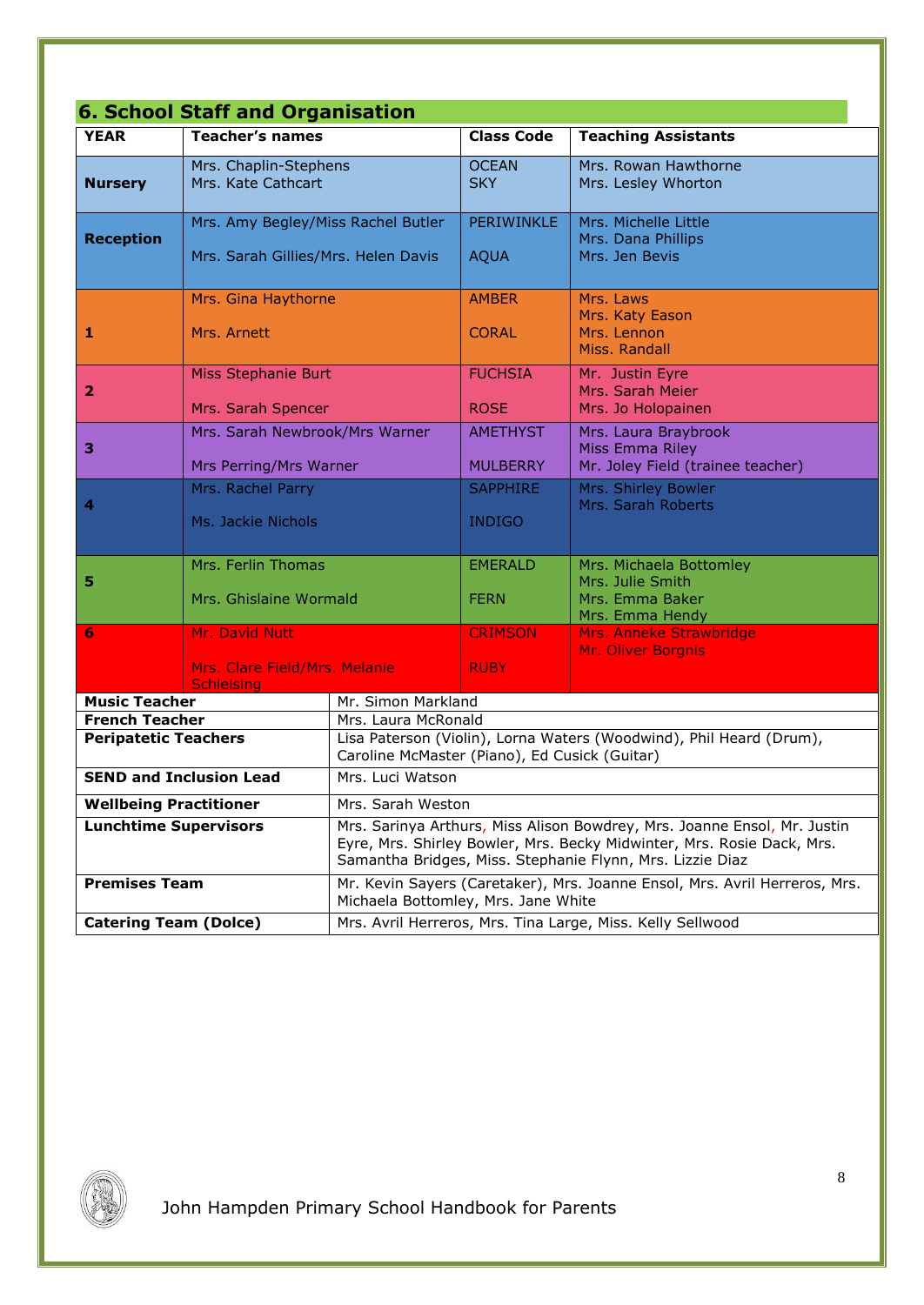#### **7. The School Year**

John Hampden enjoys an eventful school calendar. Each term there will be a special event that your child – and often the whole family – can be involved in.

The School PTFA organises many other social and fundraising events in addition to those listed above. You can find information about upcoming events by visiting the website.

#### **8. The School Day**

### **The Daily Routine - Nursery**

We have two nursery classes at the school and the sessions are split as follows:

#### **Class One:**

Monday/Tuesday – 8.45am-3pm Wednesday – 8.45am-11.45am

#### **Class Two:**

Wednesday – 12-3pm Thursday/Friday – 8.45am – 3pm

Children gather with their parent's outside the Nursery classroom before the Nursery opens and will be welcomed by staff. This is where parents and carers also pick up their children at the end of a session.

#### **Before School – Reception to Year 6**

Gates open at 8.35 am and a member of staff will be on duty from this time. Children should go straight to their classrooms and arrive no later than 8.45am. Parents are asked to ensure that children are brought to school on time. You should notify the office by phone or e mail by 9am if your child will be late or absent from school.

#### **During the day – Reception to Year 6**

All school classes start at 8.45am. Lessons continue until morning break. For children in Key Stage 1 and 2, morning break is from 11.00 to 11.15 am. Fruit is supplied free of charge to children in Foundation Stage and KS1. Children in KS2 are welcome to bring their own healthy snacks and children in KS1 can also do this if they prefer.

The morning session continues from 11.20am until 12.20pm when the children break for lunch. Lunch lasts for one hour and afternoon lessons begin at 1.20pm. Lessons continue from the end of the lunch period until 3.10pm.

Children in Reception have a continuous provision in their curriculum and therefore they can access learning opportunities taking place both indoors and outdoors for the whole day. Lunch for Reception children starts at 12.10pm.

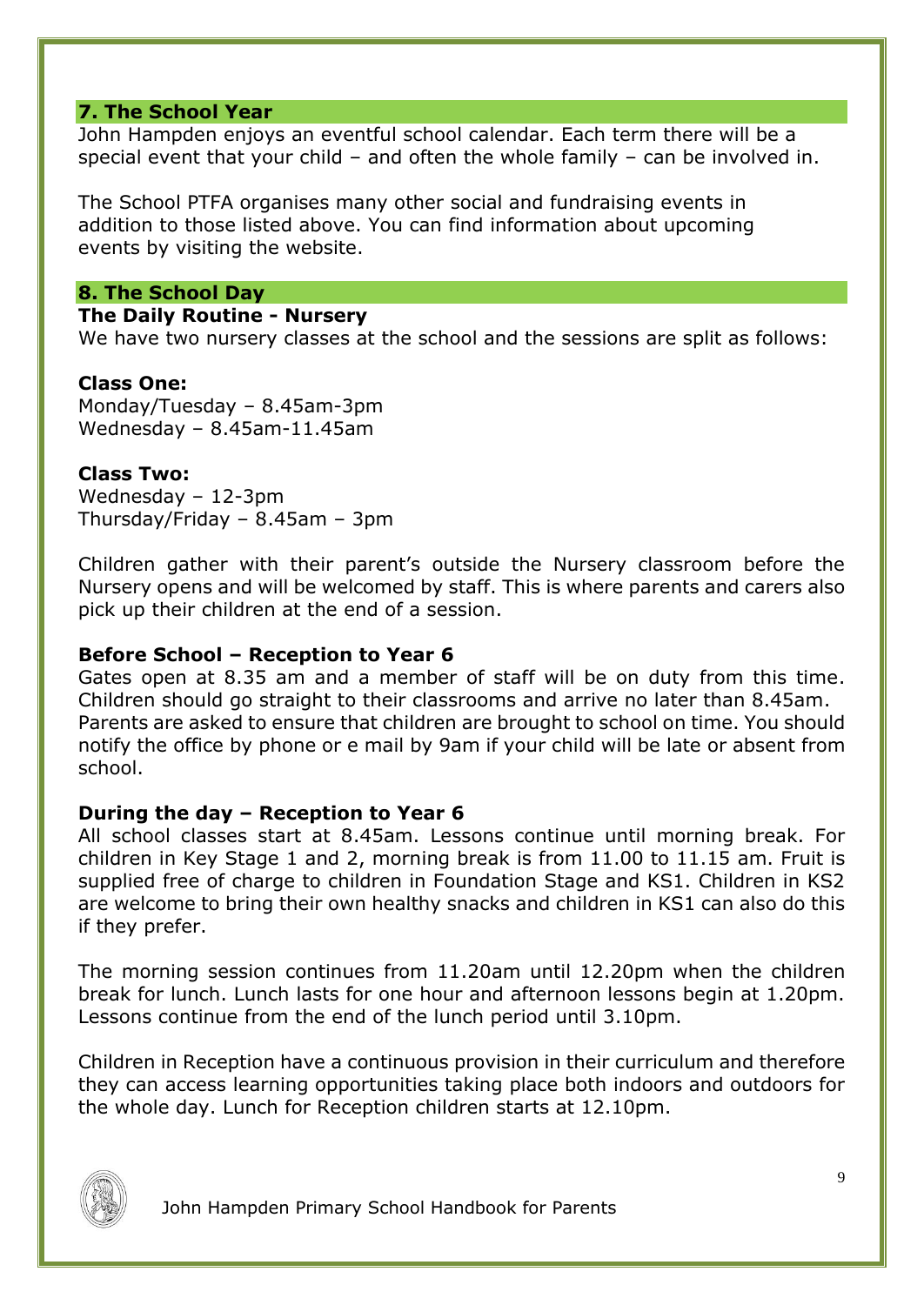### **Lunchtime**

The lunch break is between 12.20 and 1.20 pm.

For children in Key Stage 2, School dinners are available to all children at a cost of £2.30 per day. Reception and KS1 (aged 4-7 years)children are entitled to free school meals. This includes the option of being provided with a packed lunch when their class is out of school on an educational visit. Our school meal provider is Dolce and you will need to order your child's meals via their website [\(https://www.dolce.co.uk/parents/\)](https://www.dolce.co.uk/parents/). New starters will be set up on this system by our admin team.

Some children in Key Stage 2 will also be eligible for free school meals. Please ask at the office if you think your child might be eligible.

John Hampden School actively promotes healthy eating, and your children will have plenty of opportunities during the school year to learn about healthy diets. This is reflected in the meals that we provide. Menus are planned to provide children with healthy meal options, including plenty of fresh fruit, salads and vegetables.

School dinners are served in the Vernon hall, where children sit at shared tables. Children bringing packed lunch will also eat it in the Vernon Hall. In fine weather, those with a packed lunch can eat at the benches outside.

We ask that parents not send sweets or fizzy drinks as part of a packed lunch. We also ask that parents do not nuts in to school (including peanut butter) as we have children with nut allergies on our school roll.

#### **Assemblies**

At John Hampden we encourage our students to feel part of a community. School assemblies are an important part of school life. They provide an opportunity for individual and group achievements to be recognised and celebrated. They are also an opportunity for social and civic development subjects to be discussed in a shared environment. Sometimes speakers will be invited to assembly to address the school on specific issues.

Assemblies take place each day, either whole school or individual class assemblies. Parents may be asked to participate at special assemblies by invitation. Unfortunately, space and numbers prevent us from involving parents on a more routine basis. Typical weekly assemblies are as follows:

**Monday:** Key Stage Singing Assemblies **Wednesday**: Whole School Assembly (JIGSAW – PSHE-based) **Friday:** Achievement assembly, at which individual and group achievements are celebrated.

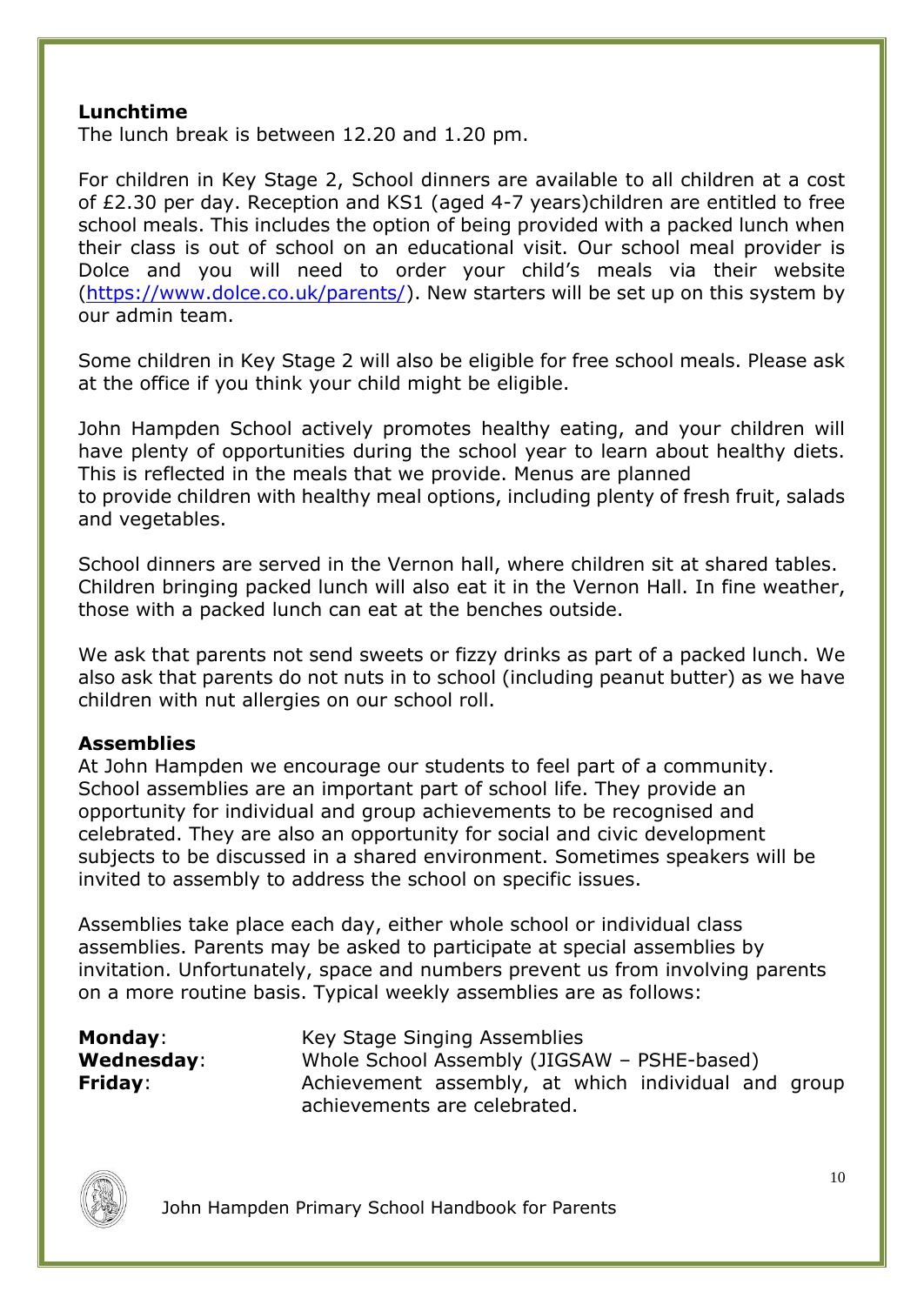# **Collecting your child from school – Reception –Year 6.**

Parents or guardians should collect their children from the door of their classroom at 3.10pm. Parents should notify the school office if they expect to be delayed. Teaching staff stay in their classroom for a short period to look after children who have not been met. Staff will make appropriate phone calls if there is an unusual or unreasonable delay in the children being collected. If you will be delayed by more than 15 minutes, the teacher will take your child to the school office to wait for you.

Once your child is in Year 5/6, you may feel that they can walk home alone. You will need to write to the school to let us know that your child has your permission to walk home without an adult.

# **Wrap-around Care (Breakfast and After School Club)**

Energy-Kidz are a company providing breakfast club and an after-school club on our school premises. Both clubs take place in the Vernon Hall (see map). The hours are 7.30-8.45am (breakfast club) and 3.15 – 6pm (after school club), Mondays to Fridays during term time. Staff are appropriately trained and qualified. Please see the energy club website for more details [\(https://www.energy-kidz.co.uk/\)](https://www.energy-kidz.co.uk/)

A fee is charged per child for after school club. For more information about fees, policies and activities, please contact the school office.

### **9. The Curriculum**

### **Early Years Foundation Stage**

Learning at Foundation Stage – ages  $3 - 5$ , is governed by the Early Years Foundation Stage Curriculum. More information and copies to download can be found here:

<https://www.gov.uk/early-years-foundation-stage>

# **Key Stages 1 and 2**

Teaching at John Hampden is governed by the National Curriculum. More information and copies to download can be found here:

# <https://www.gov.uk/national-curriculum>

The National Curriculum sets out:

- the subjects taught
- the knowledge, skills and understanding required in each subject
- standards in each subject teachers can use these to measure your child's progress and plan the next steps in their learning
- how your child's progress is assessed and reported.

The National Curriculum is made up of blocks of years, known as key stages: Year 1 and Year 2 of primary school are known as Key Stage 1 Years 3 to 6 of primary school are known as Key Stage 2.

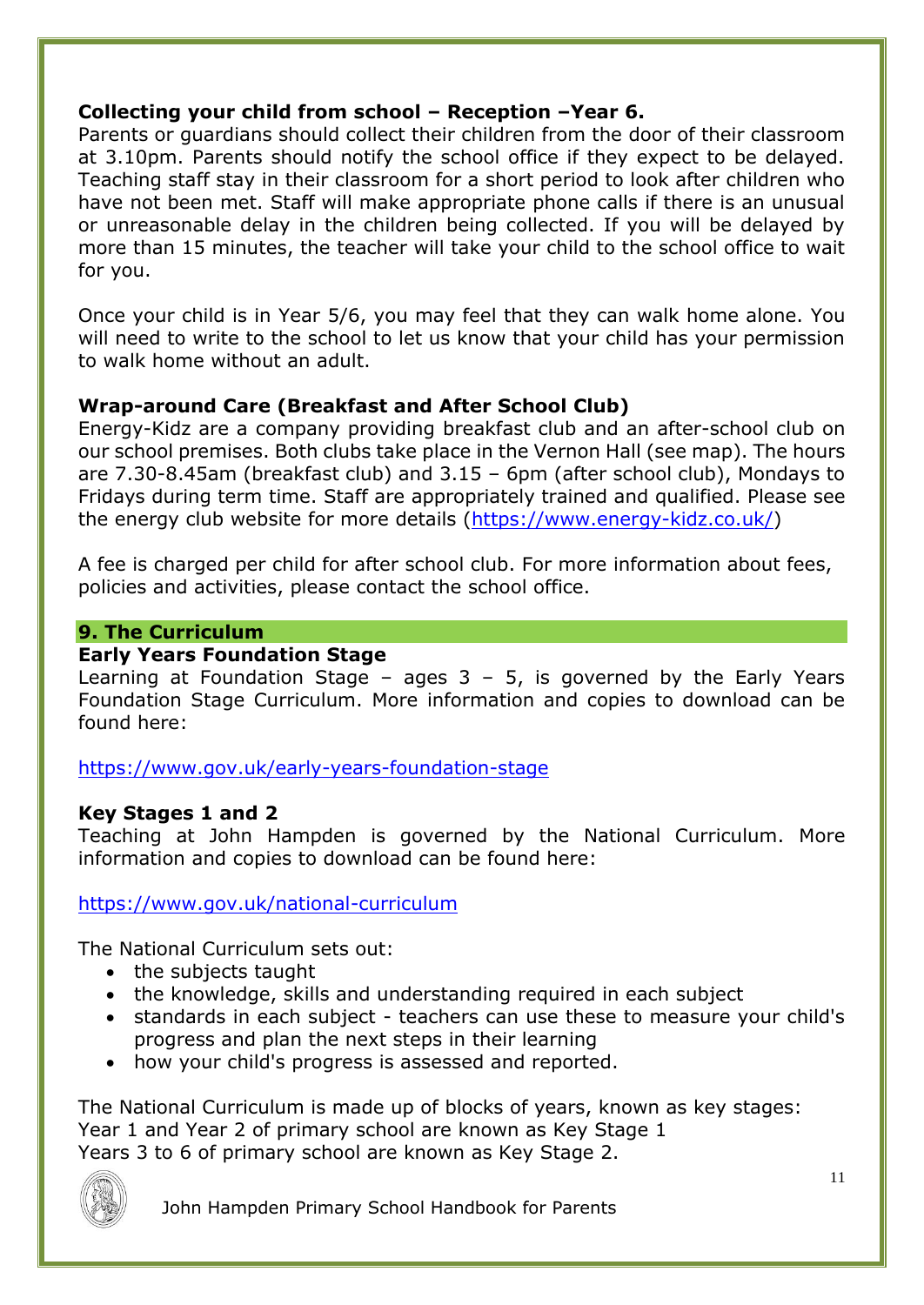Compulsory National Curriculum subjects are the same for Key Stages 1 and 2:

- $\bullet$  Fnalish
- Maths
- Science
- Design and technology
- Information and Communication Technology (ICT)
- History
- Geography
- Art and design
- Music
- Physical education

Schools are also required to teach religious education. You have the right to withdraw your child from all or part of the religious education curriculum. If you have any concerns about the religious component of the school's teaching please discuss your concerns with the Head Teacher. In addition, the school teaches personal, social and health education (PSHE) and citizenship.

# **Assessment**

Assessment takes place on an informal basis all the time. Your child's teacher will be constantly observing your child's progress and using this understanding to inform future teaching.

The children need to be aware of assessment and marking processes so that they know what they are achieving and what to do to move their learning on. Learning is seen as on-going and assessment can take the form of self, peer and teacher judgements.

Teacher's professional judgements will centre on knowledge of the learner and there will be emphasis placed on challenge and breadth of knowledge. Assessments will be based on a range of work and quality feedback will be fundamental to moving learning on.

Our assessment system also includes summative assessments where we assign a mark to children's' learning at a particular point in time. SATS (Standard Assessment Tests) are given towards the end of Years 2 and 6. They assess your child's attainment for reading, writing, maths and science.

For Key Stage 1, SATs take place during May in Year 2. The class teacher sets short pieces of work that are done in class without the help of the teachers. The results of this work will form part of a teacher assessment.

In Year 1, children are required to take a Phonics Screening Test in June. The tests are set externally and conducted by a class teacher. You will be given your child's result before the end of the school year. If they do not pass the screening test, they will need to sit it in June the following year.

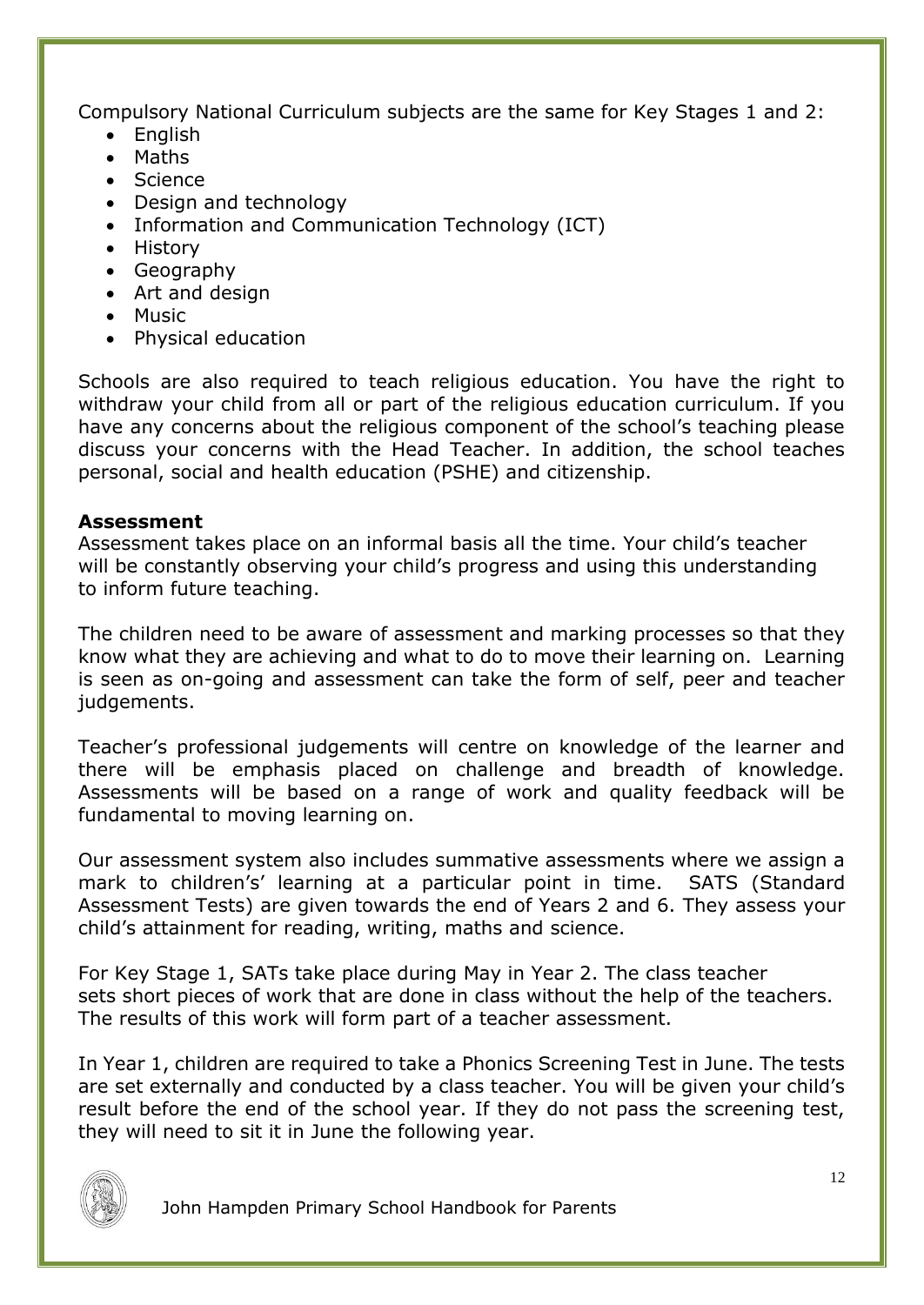In Year 4, children are required to take a Multiplication Check in June. The tests are set externally and conducted by a class teacher.

Teacher assessment also takes place for Key Stage 2, but in year 6, children also have to sit SATs that are the same for children all over the country. SATs for Year 6 take place in May. The papers are sent away to be marked and you will have the results before your child leaves school in July.

At the end of Foundation Stage, teachers are required to submit an EYFS profile to county. The children are assessed using Early Learning Goals assessment criteria. For more information on the Early Years Foundation Stage Profile please visit: <https://www.gov.uk/early-years-foundation-stage>

# **Special Educational Needs**

John Hampden School recognises that all pupils have individual needs, and that some pupils will require additional support.

The school aims to identify those who find learning more difficult for whatever reason. We aim to work with parents to develop a supportive partnership to enable children to achieve their potential.

The School's SEND and Inclusions Lead, Mrs. Luci Watson, is available to discuss concerns and provision by telephone and appointments through the school office.

*The school policy on special educational needs and the JHS SEND Information Report to parents and governors is available from the office and on the school website.*

#### **Homework**

At John Hampden, we feel strongly that your child's learning experience is greatly enhanced if school and family work together. Homework is an important part of creating a partnership between you and school.

Homework is also an important way of developing your child's learning skills. Homework can:

- develop good working habits and self-discipline
- encourage skills and attitudes that help children improve their educational performance
- allow your child to express their individual approach to a subject
- give you a chance to take part in your child's learning.

*A full copy of the school's homework policy is available from the office or on our website.*

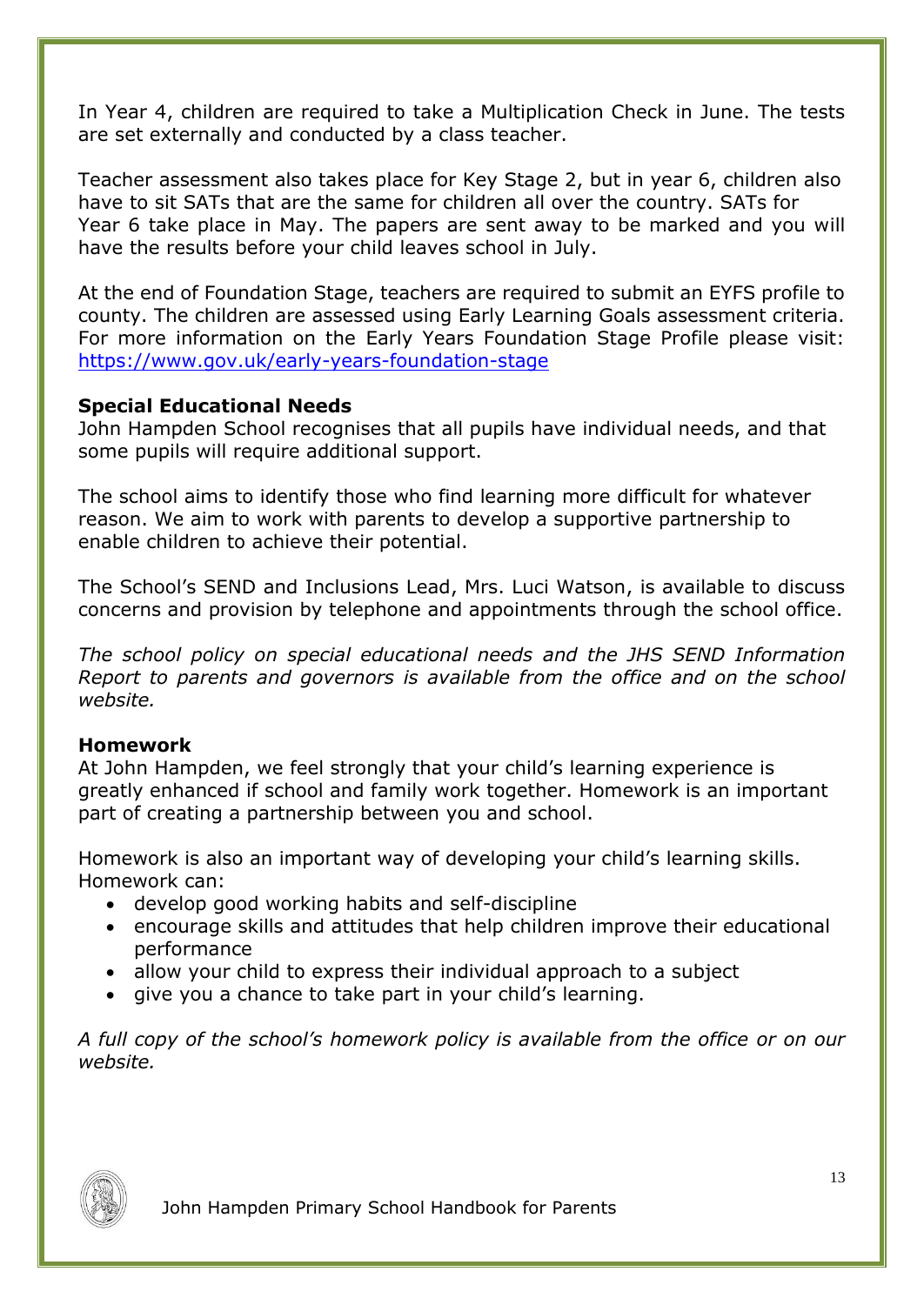# **Sport and Leisure**

Sport is a traditionally strong element of school life at John Hampden School, and is an important part of a child's education. It encourages sportsmanship, self discipline, resilience and dedication, and helps children to view sport as an integral part of a happy and healthy life.

Sports clubs and external coaches come to the school to encourage the children to extend their interest further. The school offers a variety of after school activities. These include football, rugby, cookery and drama productions.

The school gardening club cultivates the millennium garden and helps to maintain garden areas in other parts of school. During the week, children are invited to participate in maintaining the gardens. This includes cultivation of vegetables and creation of structures including garden sculptures and bird boxes. This club is run by parents. If you are interested in being part of this, please contact the school office.

#### **Swimming Lessons**

Swimming lessons are timetabled for Year 4-6. Swimming lessons are held at Thame Leisure Centre. The children travel to the Leisure Centre by bus.

Your child will be asked to bring their swimming kit on swimming days. Details will be sent to you prior to your child attending these sessions.

#### **Music**

Music is taught as part of the National Curriculum with our dedicated music teacher.

The school has a choir that participates in a variety of events throughout the school year.

In addition to the class activities, children can also learn an instrument. Instrumental tuition is provided by teachers who are not part of the staff, but who visit on a sessional basis. Some of these teachers are employed by Oxfordshire County Council. Others are self-employed. Lessons take place at lunchtimes or during class time.

Lessons currently on offer at the school include piano, woodwind, guitar and drums.

For information about music lessons, ask at the school office. Office staff will give you information about who to contact. You can also contact the Oxfordshire County Music Service direct on 01865 740000 or visit the council website at www.oxfordshire.gov.uk.

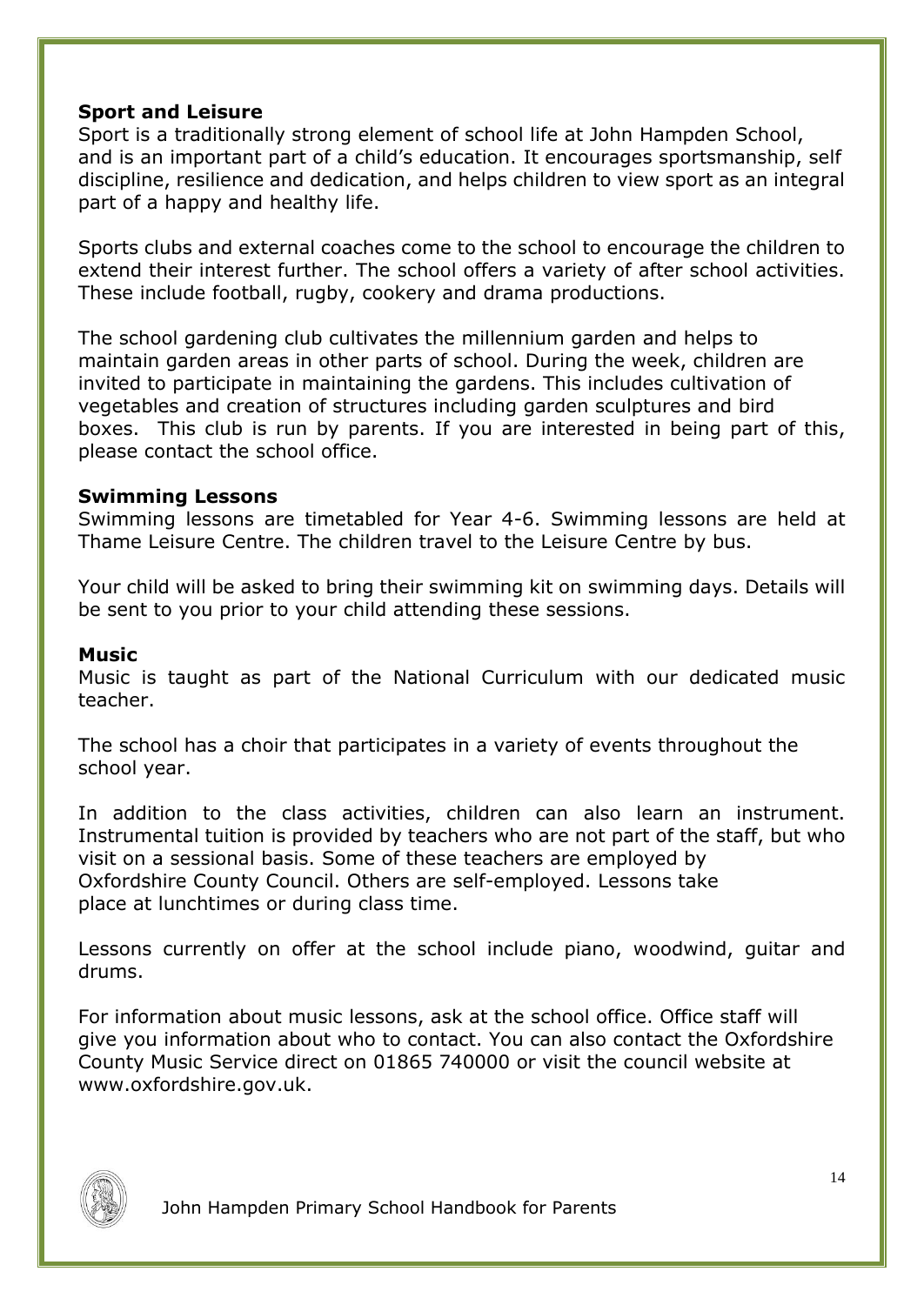## **10. Buddy and Pupil Leadership**

John Hampden School actively encourages its pupils to become responsible and caring members of the school community and the community at large.

The school operates a Buddy system (from year 1 to year 6) to help foster friendships across the school years. Each September, your child will be given a 'buddy' from another year group – this might be someone older or younger; someone your child might not have a chance to know otherwise. Each Friday is designated 'buddy day' when your child will spend time with their buddy-reading and/or playing. The scheme has been hugely popular, and has helped to foster a feeling that all children are part of the one school community.

The school also has Pupil Lead groups, which include representatives from each class. They discuss a variety of issues about school life and activities, and in some cases the councils will have a budget to transform ideas into reality. They include:

- $\triangleright$  House Captains
- $\triangleright$  Sports Ambassadors
- $\triangleright$  Wellbeing Ambassadors
- $\triangleright$  Newspaper Team
- $\triangleright$  School Council
- $\triangleright$  Fco Council
- $\triangleright$  Signing Ambassadors (Makaton)

### **11. Uniform**

Children are asked to wear a school uniform. The school uniform is:

- Bottle green sweatshirt, sweater or cardigan
- White shirt, blouse or polo shirt
- Grey or black trousers, shorts, pinafores or skirts
- Green stripe or checked dresses for girls in summer
- Plain black school shoes (not trainers or long boots).

No jewellery other than a wrist watch and stud earrings should be worn to school. Long hair should be tied back.

You can buy John Hampden sweatshirts, fleeces, shower-proof jackets, polo shirts and PE tops with the school on-line via PMG Schoolwear (High Wycombe) or Bucks Schoolwear Plus (Aylesbury).

Other items of uniform are available in supermarkets and other regional shops.

The John Hampden School PTFA has a limited amount of second hand school uniform. You can ask at the office about this.

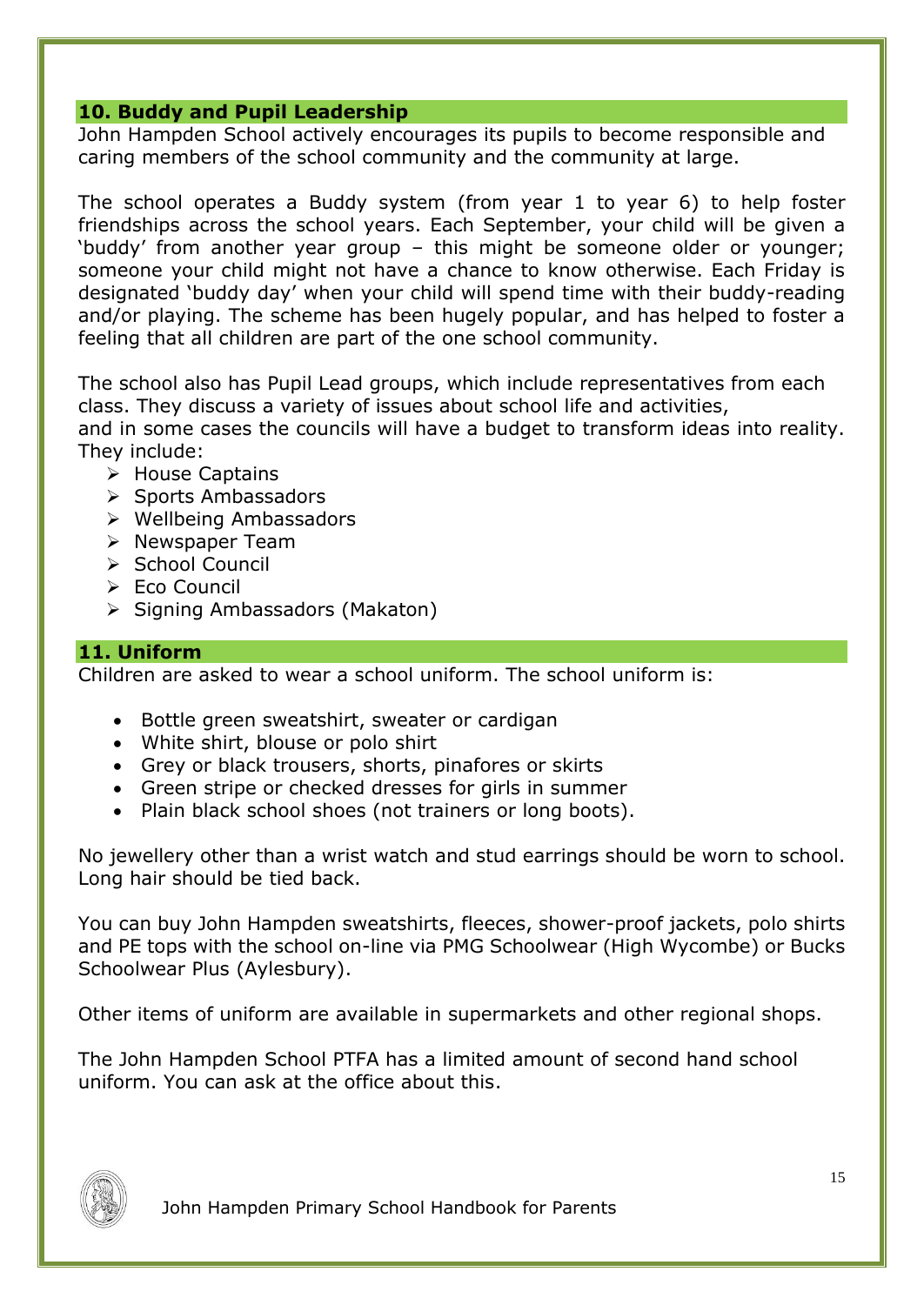# **PE Kit**

You will be asked to provide your child with a PE kit. Children are expected to wear their PE kit to school on PE days.

Your child will need:

- Shorts (dark green, black or navy)
- White t-shirt/school PE training top
- Plimsolls or trainers for outdoor use
- Dark and plain tracksuit, jogging bottoms and a school fleece or sweatshirt for cold weather.

Earrings should be removed for all PE lessons or the ears taped up. Long hair must be tied back.

# **12. Administration and Communication**

### **Parentmail**

Letters and class communications are sent home at regular intervals during the year. Parents may receive school communications electronically through a system called **Parent mail**. Those new to the system are invited to join annually through a hard copy letter sent from the school office which requires basic contact information details.

### **Money**

Sometimes you will be asked to send money in to school for one reason or another. Payments will be set up through Parentmail and will also be used to gain permission for trips/activities.

# **Transport**

John Hampden School promotes the Better Ways to School Campaign. We support and promote cycling and walking as the best ways to get to and from school. Bicycle and scooter storage is provided on site for bikes and scooters to be left during the day. Children are not permitted to cycle or scoot on school premises.

Parents are not permitted to bring cars onto the school premises for dropping off or collecting their children from school. Cars on the school premises at these busy times of day are dangerous because the area becomes congested. We hope that you will understand and respect our wishes in order to be sure that the children are safe.

Permission to park in the school for reasons of disability or other special circumstances can be arranged after self-declaration and approval by the Head teacher.

# **Attendance**

Attendance is something the school takes seriously. The school is obliged by law to follow up any child who is absent from school without explanation, or if the explanation for an absence is not adequate.

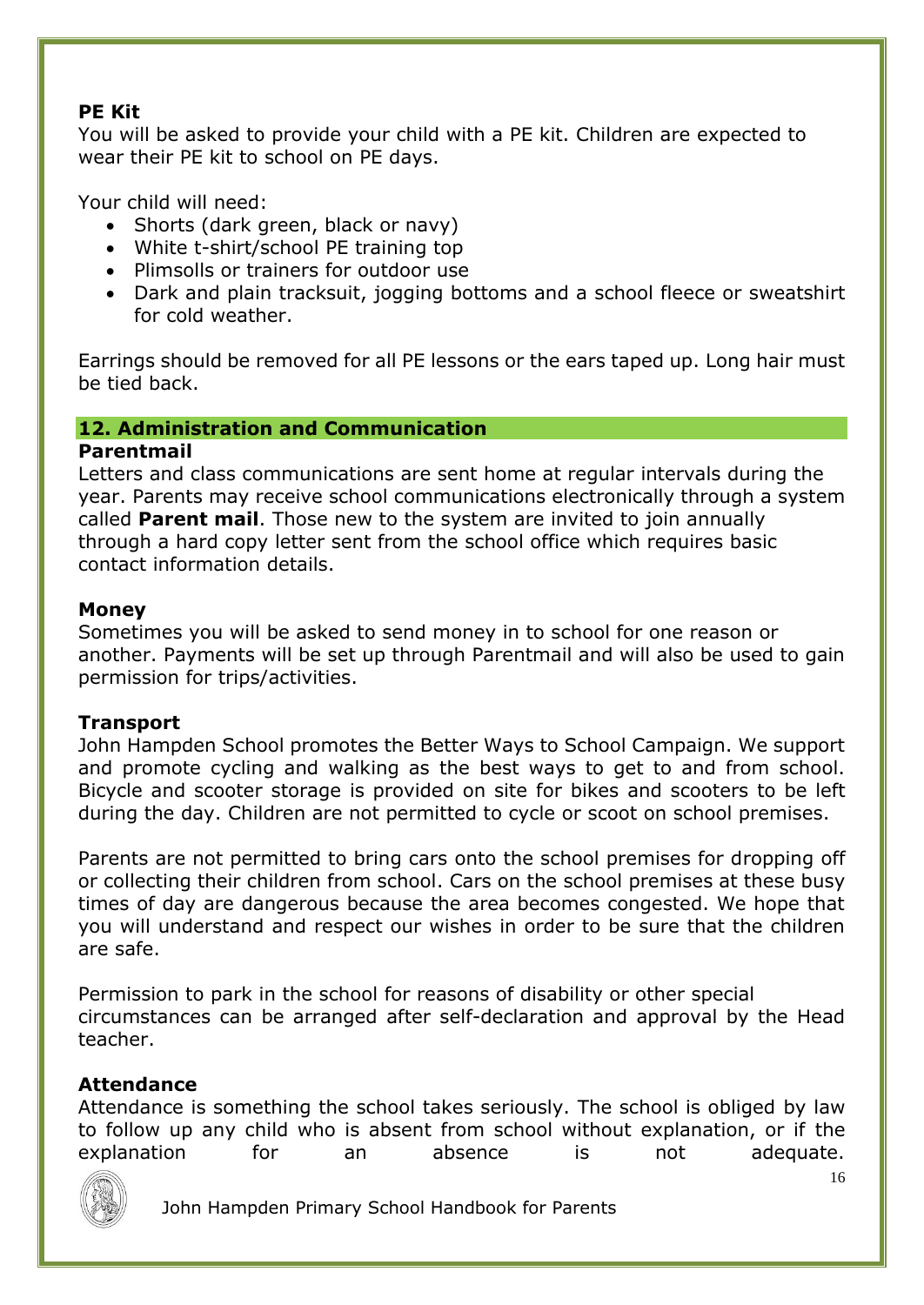If your child is unwell or has an appointment you must inform the office by telephone or e mail by 9am so that teachers can be informed and our records can be kept up to date.

### **Holidays**

The school holiday dates and end of Key Stage Assessment dates are published a year in advance and leave of absence will not be authorised during these assessment periods. INSET days are published as soon as the school have agreed these, but may be subject to change.

In line with the Government's amendments to the 2006 regulations, holidays during term time will NOT be authorised unless there are exceptional circumstances in line with the examples given below:

a parent, grandparent or other close relative is seriously ill.

 there may have been a significant family trauma recently and the Head teacher may consider that an immediate holiday might enable the child to cope with the situation.

### **Absences during the school day**

If you need to take your child out of school for a period during the school day then you will need to sign them out and sign them back in again.

The form for signing your child in and out is on the front desk in the school office. These procedures are important in case of fire or emergency. The school needs to know exactly how many children are on site at any one time so that we can ensure that all children are present and safe.

*A full copy of the school policy on attendance and absence is available on request from the school office.*

#### **Lateness**

Children must attend on time to be registered for a session, unless the lateness is unavoidable. Parents are expected to ensure that children are present at registration. Arriving more than 30 minutes after the start of the session without good reason is counted as unauthorised leave.

#### **Contact Numbers**

Before your child joins school, you will be asked to fill out a form that provides basic details about your child's health and who to contact in an emergency. This will include nominating adults other than parents, perhaps friends or family members with whom your child feels happy and secure and you will be required to provide at least three. This form is kept in the office just in case we need to contact someone during the day. **It is vital that you let the school office know if any of these contact numbers change.**

The law requires that the school is notified in writing if anyone else will be collecting your children from school. The school understands that your arrangements might

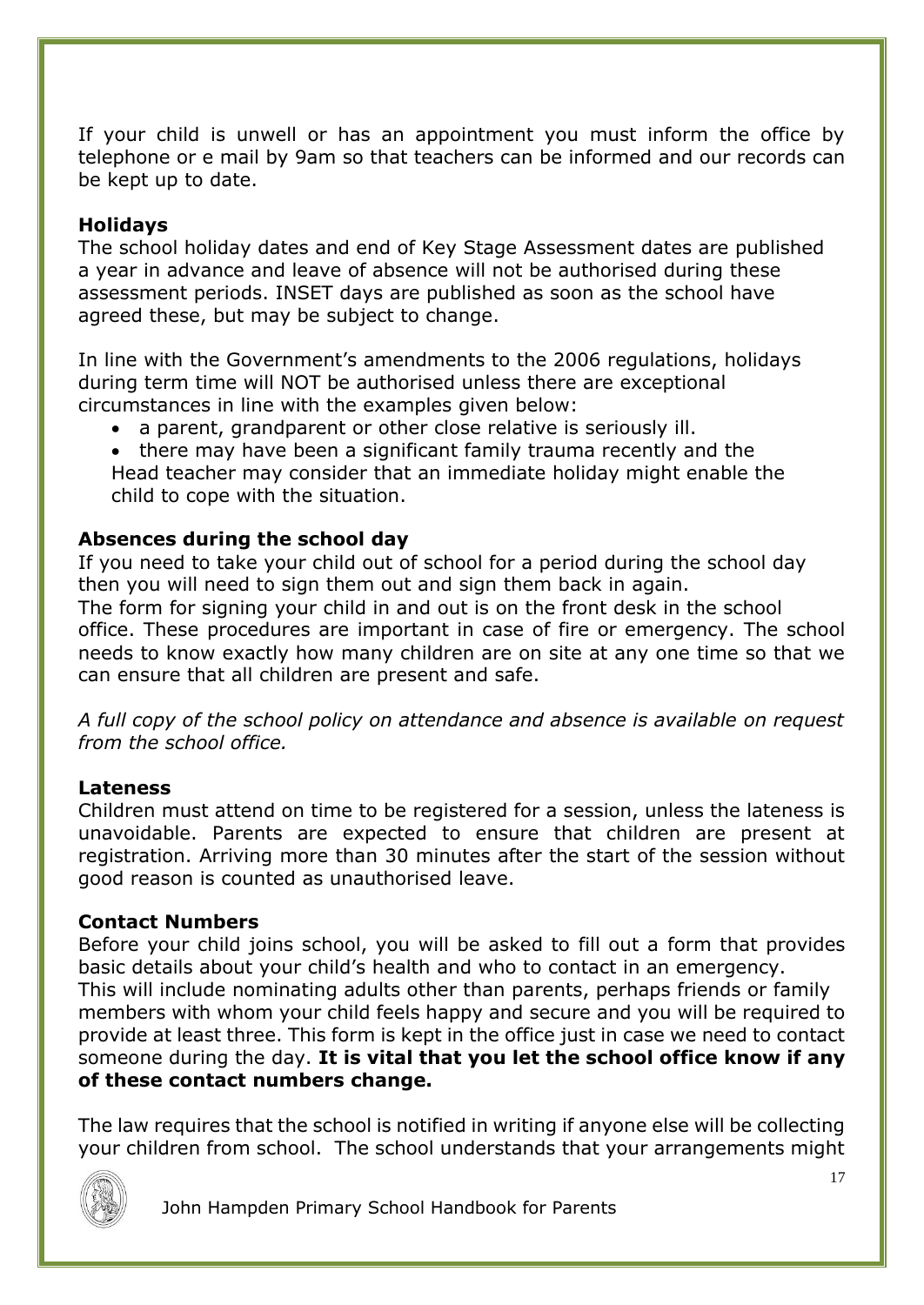change from day to day. You can write a letter stating your usual weekly arrangements and naming individuals who might collect your children if the usual arrangements have to change at short notice. Younger year groups will ask you to provide a safe password that other people collecting your child will need to provide before your child is handed over.

#### **Parent/Teacher Meetings**

Twice during the school year, you will have the opportunity to meet your child's teacher to talk about his or her progress. These meetings are also a chance for you to ask questions, and to tell your child's teacher about his or her life outside school. The teacher will talk about your child's achievements in the key learning areas.

At the end of the school year you will be sent a written report that gives details about your child's progress.

Of course, you can always see your child's teacher if you have any concerns about their life at school. Please make appointments to do this via the school office.

#### **13. Health and safety and Illness at school Security**

The school has procedures in place to safeguard security as far as possible. All visitors to school are required to visit the office when they arrive. Visitors will be given a green visitors badge that is to be worn around the neck and clearly visible. The badge should be worn for the duration of their visit.

Should a person be seen on the premises without a badge, staff can operate a security alert system if necessary - meaning that children are kept in their classrooms until the situation is resolved.

Visitor information leaflets detail safety and safeguarding procedures that all visitors need to know. Regular visitors and volunteers will receive a more comprehensive induction from a member of the senior leadership team.

# **Fire drill**

Each classroom has a notice with information about fire procedure. The fire alarm is a continuous ringing of an electric bell or the repeated ringing of a hand bell. Classrooms are evacuated, and the children are assembled at a specified place where numbers will be counted.

Teachers and other school staff are expected to act like any reasonably responsible parent to ensure that children are safe, and to take action when necessary in the event of accident or illness. In exceptional circumstances this might mean seeking medical advice or contacting emergency services. Children have regular fire drill practice, usually every half term.

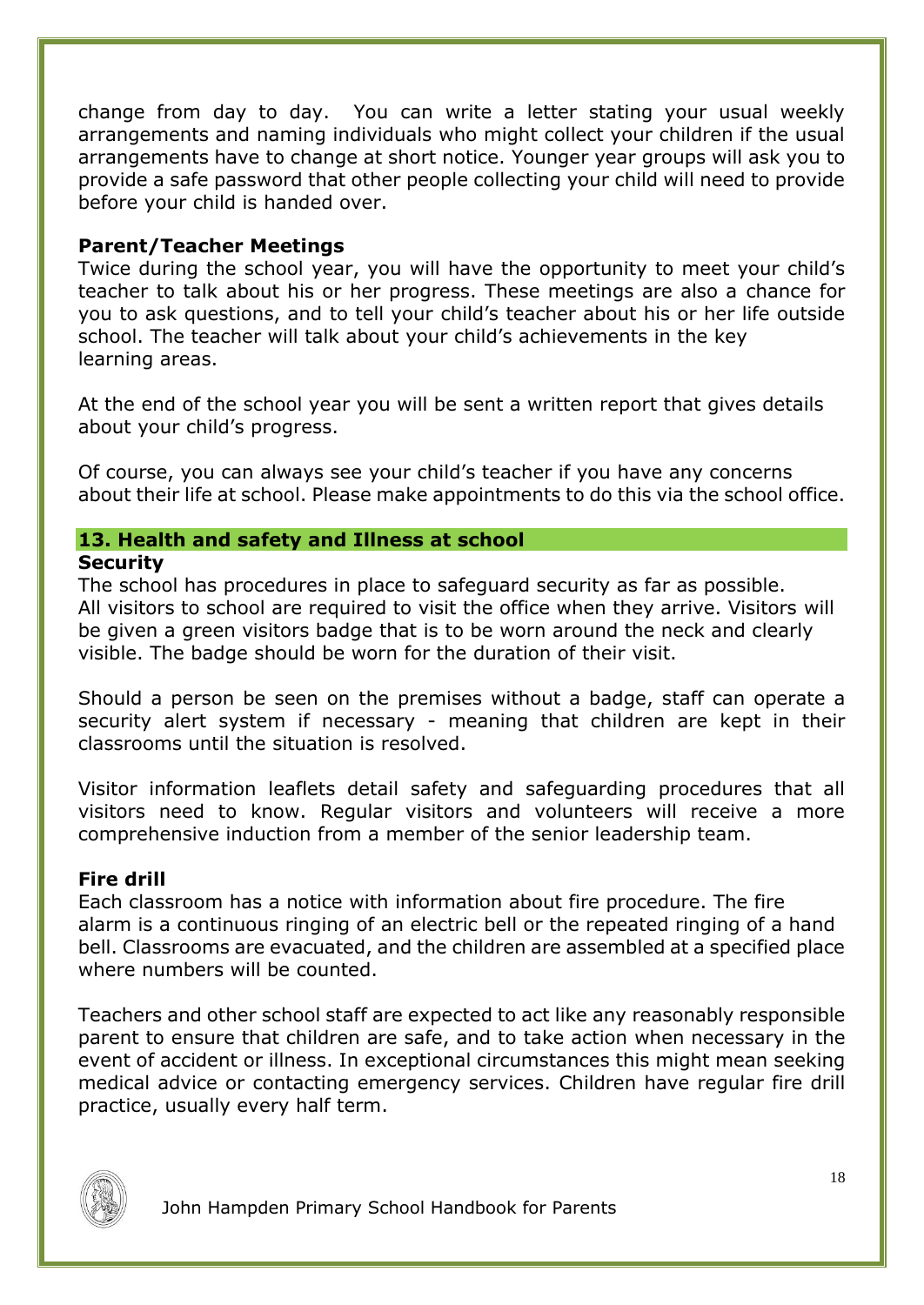# **First aid**

Anyone caring for your child, including teachers and other school staff, is expected to act like any reasonably responsible parent to ensure that children are safe. In exceptional circumstances this might mean giving medicines or contacting emergency services.

First aid materials are kept in boxes in each classroom. Several members of staff are qualified first aiders and will be on hand to offer advice when dealing with an injury. Staff will contact you if necessary, but usually only if your child needs to go home before the end of the day. Minor incidents can usually be handled without the need to contact you but they will be recorded on an accident slip and sent home with the child. If your child has a bump to the head, staff are instructed to alert parents and monitor them carefully.

### **Illness at school**

Children taken ill during the day will be accompanied to the school office so that parents can be contacted. Someone will stay with your child and care for them until they are collected. Your child may be taken to the Health Centre in Thame if staff decide that medical advice is needed without delay.

#### **Asthmatic children**

A child with asthma may have an inhaler at school. Information regarding its use should be given to the school using our medical form (available via e mail or from the school office).

For children in Foundation and Key Stage 1, inhalers are kept by staff in an easily accessible place. Older children can carry their inhaler with them. You should supervise your child using their inhaler to make sure they will be confident using it on their own if they need to.

**The school requires that any prescribed medication i.e. inhalers and epipens must be in a box with the prescription label attached. The school keeps an inhaler in the school office to be used in emergencies. This will only be administered with permission from parents/carers. This form is available in the school office.**

#### **Medicines at school**

The school is **not permitted** to give non-prescription drugs such as paracetamol, ibuprofen or anti-allergy medicines (following OCC guidelines). These may be given on residential trips if necessary following consultation with parents before the visit takes place.

Medicines should only be taken to school if they are needed more than three times during the day. If your child is having a course of antibiotics, it is usually possible to fit in the required number of tablets each day without the need to take them at school.

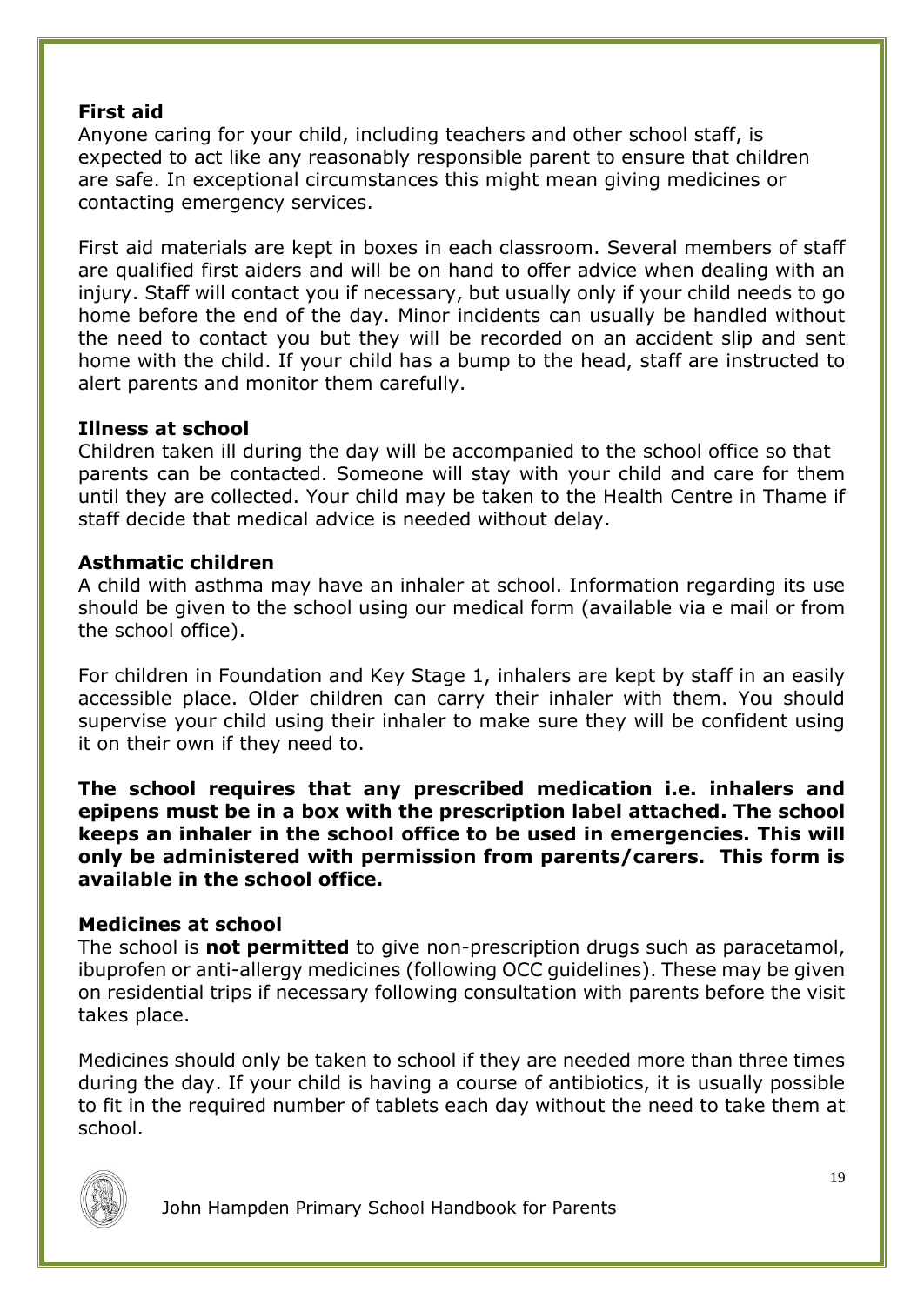Parents are welcome to visit school to administer during the day should it be necessary.

Children needing medicines for long term medical conditions will need to have a healthcare plan drawn up between their health professionals, the family and the school. All medicines must be in a named box with a prescription label.

*A fully copy of the school policy about medicines at school is available from the office.*

### **School Nurse**

School nurses have a limited role in primary schools. Their main role is to collect basic developmental information, such as height and weight, at intervals in your child's school life. They are also involved in giving advice about puberty to children in years 5 and 6.

### **Lost Property**

Lost property is placed in a box in the Jackson building, in the passage between Year 3 and the hall. If your child has lost an item, please talk to their teacher. You can also search the lost property box yourself after school.

At the end of the school year, items from lost property will be put out on a desk in the school grounds for people to claim them. Unclaimed items will be sold by the PTFA. Make sure that your child's uniform and possessions are clearly labelled with their name and class. This will make it easier for people to return something they find, and for you to find things that go astray.

#### **14. Child Protection and Safeguarding**

The safeguarding of all of our children is of the utmost importance. All staff have day-to-day contact with children and therefore are particularly well placed to observe outward signs of abuse or neglect. School staff are obliged, where they deem necessary, to inform the child protection agencies of any concerns which may arise. The following staff are the Designated Leads for the school and have received specific training to deal with Child Protection issues:

 Luci Watson (SEND and Inclusions Lead), Sarah Weston (Wellbeing Practitioner) Paul Hankey (Headteacher), and Laura Craig (Deputy Headteacher)

In addition, all staff are required to undertake generalist safeguarding training on a three-year cycle.

*Please see the school's [Child Protection Policy & Safeguarding Policy](http://www.waterfoot.lancs.sch.uk/child-protection-safeguarding-policy) for further information.*

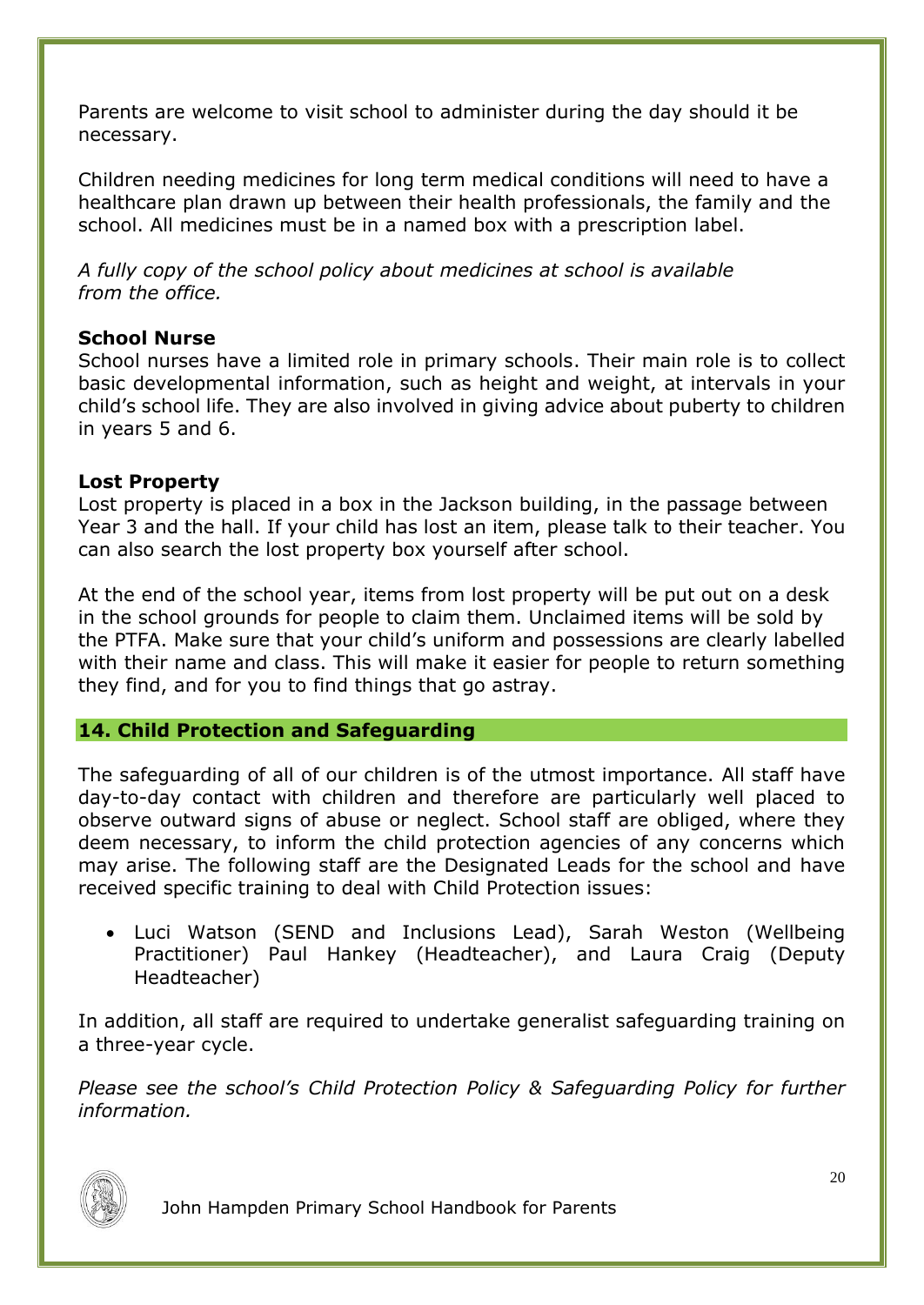#### **15. School trips**

At regular intervals during the year, your child will have the chance to leave the school premises for a school trip. Outings are planned to complement curriculum subjects, and are a great way of engaging the children's imaginations and bringing a subject to life.

Some of these trips will be short visits to venues in Thame. Children will walk to these visits if possible. For school trips further afield, the children will travel by bus. All buses used by the school are reputable companies, equipped with seat belts and compliant with all health and safety requirements.

A letter will be sent home in advance of the trip (via Parentmail) with details of the cost, destination, transport arrangements, time of departure and time of return. Most outings take place during normal school hours. Your child will not be able to attend the school trip if you do not provide consent. You may be asked for a financial contribution towards the cost of a school outing. The contribution will go towards entrance fees and cost of transport. If you are unable to contribute, please make an appointment to see the Headteacher so that we can come up with an arrangement.

The school encourages all children to take part in outings if possible. If you have any concerns about your child taking part in an outing please talk to the class teacher or Headteacher.

#### **Field trips**

In Years 5 & 6, children at John Hampden have the opportunity to go on a residential field trip for three days or more with members of their class. The field trips are an enormous success and very enjoyable for all those involved. In addition to the educational activities, children also gain added independence, confidence and social skills that come from spending a few nights away from home. Students on field trips are accompanied by a group of male and female members of staff. Any children not participating will be included in another class group for the duration of the trip.

*A full copy of our charging and remissions policy is available on the school website or from the school office.*

#### **16. Getting involved - Volunteers**

The School welcomes the involvement of parents. Getting involved with school life will help you to feel more a part of your child's education, and is a great chance to make new friends. The children also get a real thrill when parents and loved ones can be a part of what's going on – they are not old enough for you to be embarrassing yet! There are many ways in which you can contribute.

Regular volunteers are required, by law, to provide details for a full DBS check. This is conducted by our bursar. If you wish to volunteer, please speak to your child's class teacher in the first instance and we can then begin background checks.

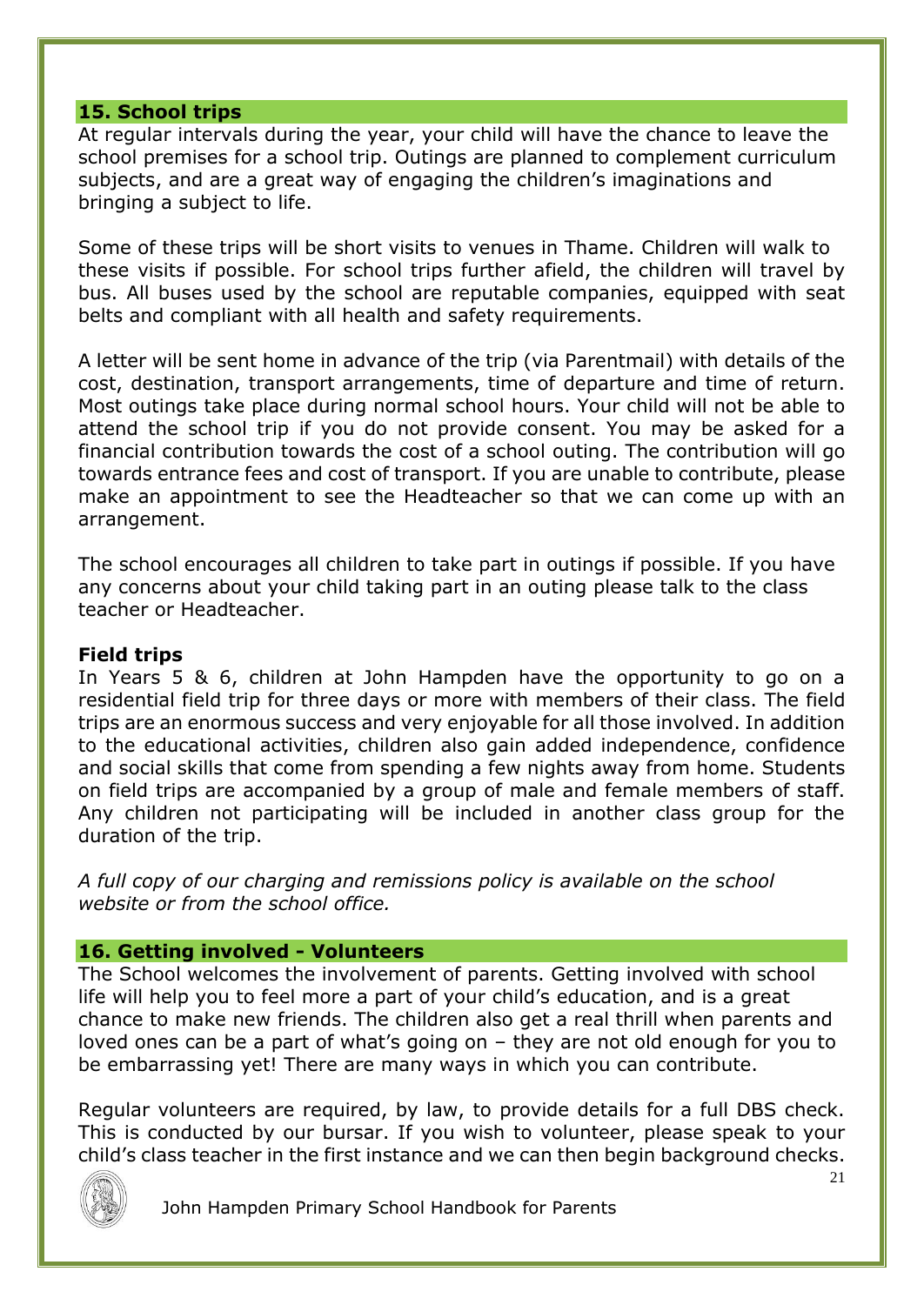### **Classroom and school curriculum activities**

There will be many opportunities to get involved with school activities. It is a great way to get an inside perspective on school life, and to get to know some of the children in your child's year group.

You might want to get involved in reading with your child's classmates. Special events such as Arts Week, Science Week or the annual Year 6 Play need contributions from parents. School outings are also a way for you to share special days out with your child.

We frequently rely on the expertise of the parents to help with school developments and projects. Let us know if you have a particular skill, profession or interest that might be of use to the school. Tradesmen, marketing professionals, health professionals, artists, musicians – all walks of life will have something to contribute at some point and we would welcome your input.

#### **PTFA**

You may wish to become involved with the PTFA. Our PTFA raises vital funds for facilities and equipment to complement life at school, raising thousands of pounds each year. The PTFA has been able to fund many projects such as resourcing classroom resources, outdoor equipment, ICT equipment, stage and lighting for our productions.

The PTFA also takes responsibility for many of the most enjoyable and memorable occasions in the school calendar – the Fete, the Christmas Bazaar, children's entertainment events, firework displays, family BBQ's, quizzes, race nights and school discos. You can become a member of the committee or volunteer to be a PTFA 'helper', without whom none of these events would be possible. The PTFA runs a Facebook page, linked to our website, with up-to-date information about the school and fundraisers.